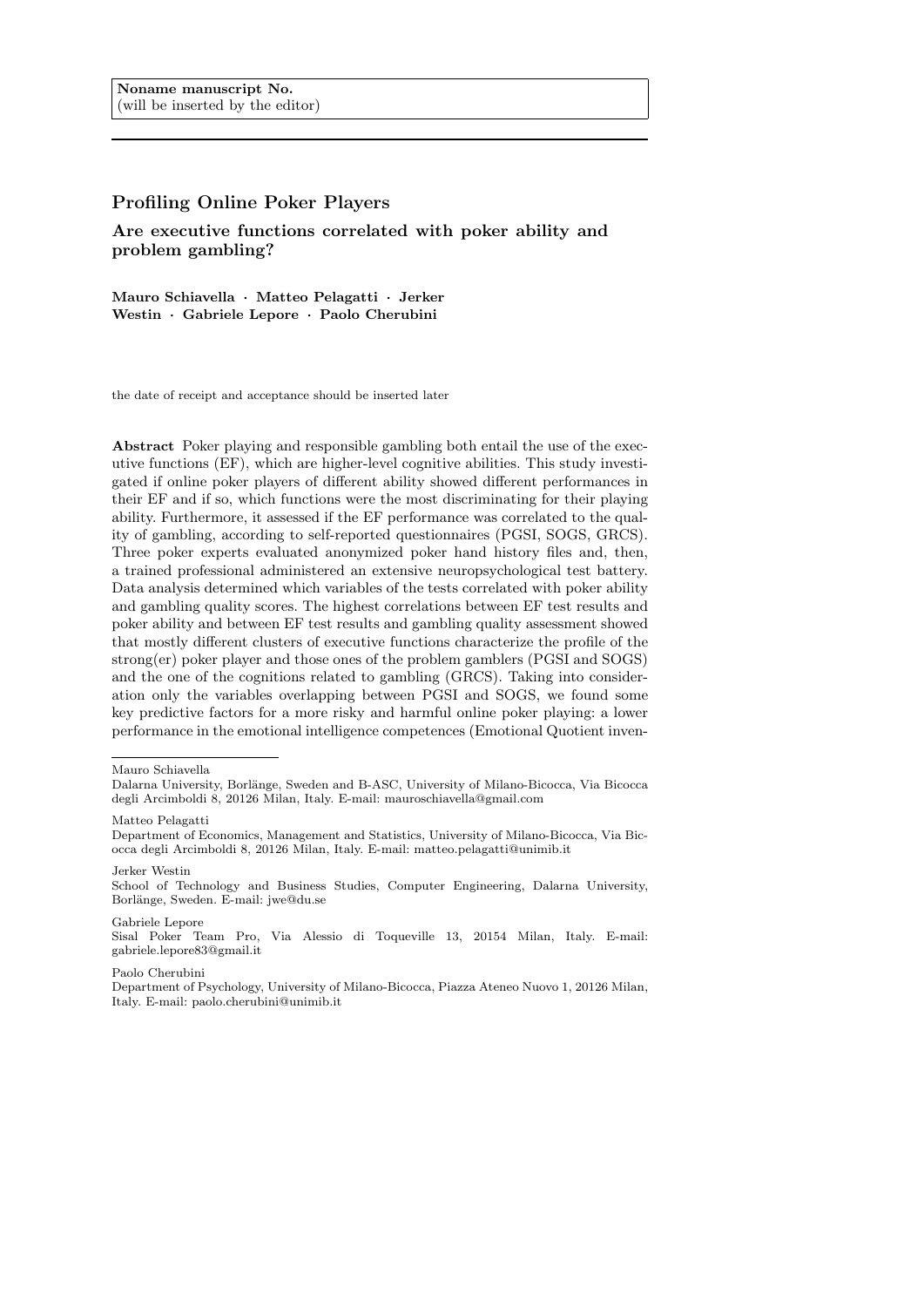tory Short) and, in particular, those grouped in the Intrapersonal Scale (emotional self-awareness, assertiveness, self-regard, independence and self-actualization).

Keywords Online poker, Executive functions, Problem gambling, SOGS, PGSI, GRCS

Acknowledgements We thank all the institutions that funded this research: Svenska Spel Research Council, University of Milano-Bicocca and Dalarna University. We express our gratitude to our partners Nordforce Technology AB and Il Giornale del Poker, Media Partner. We also thank the anonymous poker experts for their contribution.

# 1 Introduction

1.1 Poker, game theory and executive functions

Playing poker requires the use of cognition, both basic abilities (e.g., memory and attention) and higher-level abilities (e.g., monitoring and regulating behavior): the player needs to organize actions in hierarchical goals sequences (planning), to shift attention flexibly to the detected information (flexibility), to activate appropriate strategies, to inhibit inappropriate responses (response inhibition).

These processes are expressed by the executive functions (EF) of the brain, which are needed to achieve optimal performance in situations requiring planning or decision making, novel sequences of actions, error correction or troubleshooting, facing dangers or technical difficulties, overcoming a strong habitual response or resisting temptation (Norman and Shallice 1986).

Some authors (Kerr and Zelazo 2004; Anderson 2008) categorize EF into two groups: cold and hot EF. The former are more cognitive: attention controlling (selective and sustained attention, response inhibition), goal setting (initiating, planning, problem solving, strategic behavior) and cognitive flexibility (working memory, attention shifting, conceptual transfer). The latter are affect-based or reward-sensitive: self-awareness (understanding personal needs, wants), theory of mind (understanding another persons perspective) and moral judgment (making decision on a set of rules or standards).

Some gambling activities engage EF more than others. In the literature (Potenza et al. 2001; Grant et al. 2012), gambling activities are grouped in strategic (poker, stock market, sport betting) and non-strategic (dice, pull-tabs, slot machines games). A "strategic game" is a game whose outcome does not depend exclusively on chance (as it happens for slot machines or lotteries), but also on the ability of the player to think strategically (e.g., purely strategic games are chess, checkers, go, and similar boardgames). Strategic reasoning (Costa-Gomes et al. 2009; Crawford et al. 2013) is a kind of "forward thinking", where the decision maker plans his/her next moves by taking into account not only his/her desires and goals, but also the desires and goals of the competitors, and the moves that the competitors will envision for satisfying those goals.

In strategic games, strategic planning is heavily influenced by the players ability to anticipate the other players moves, in order to plan a best-response strategy. That is, the player must develop a "theory of mind" (TOM; Stahl and Wilson 1995) of the other players, and then plan his/her behavior accordingly. In poker, strategic anticipation entails recursive reasoning of the "What I think that you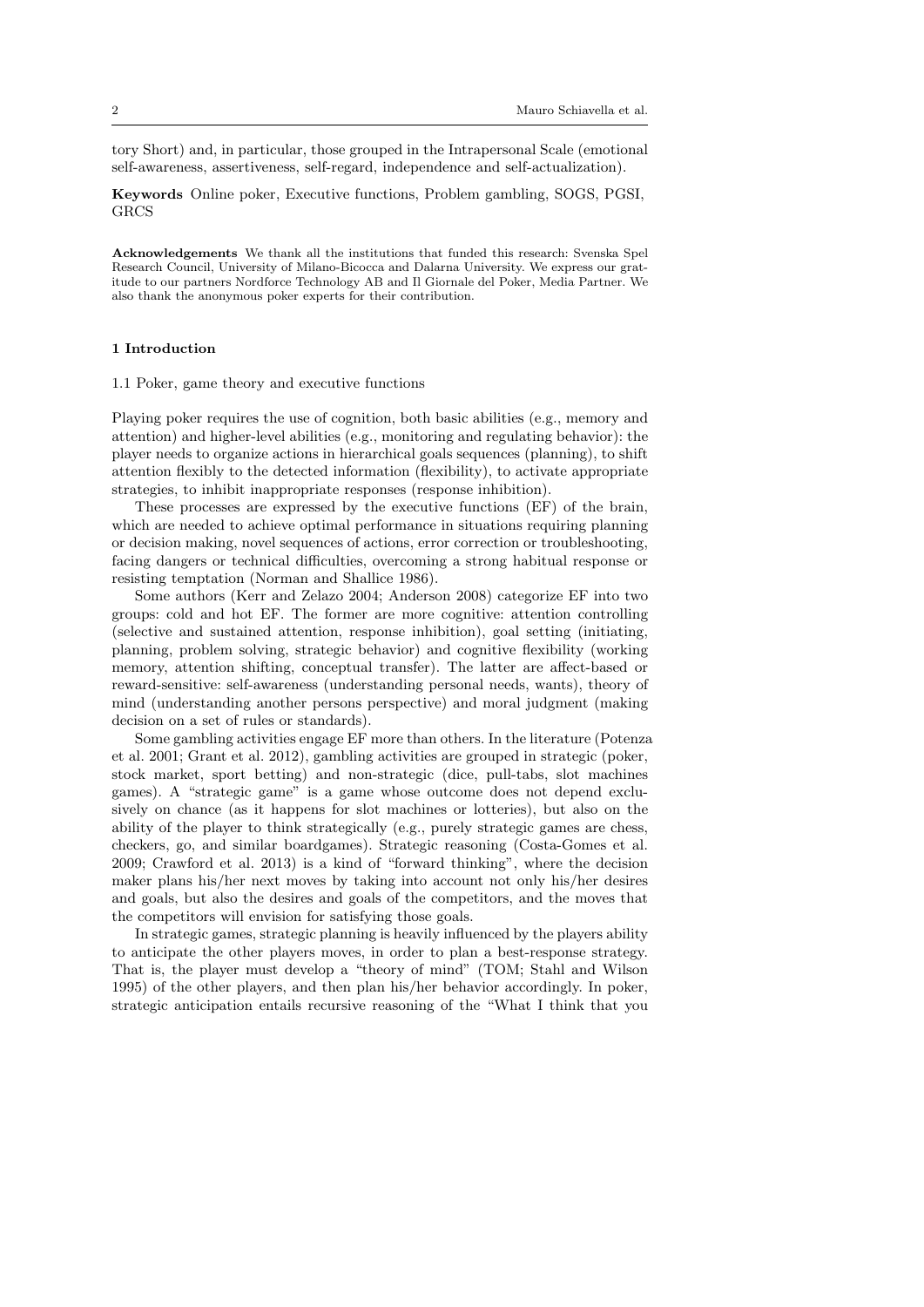think that I think" (Hedden and Zhang 2002) sort, where each subsequent iteration, namely, each subsequent occurrence of the word think, corresponds to one more step of depth of reasoning (for formal classifications of iterative reasoning depth see Camerer et al. 2004; Crawford and Iriberri 2007; Goodie et al. 2012).

In a recent study, Brevers et al. (2013) state that strategic gambling entails both cold and hot EF:

Strategic gambling conceivably involves different cognitive demands than non-strategic gambling. Poker, for example, in addition to involve "hot" emotional self-regulation (bluffing, regulation of loss-induced frustration; Palomäki et al. 2013), requires "cool" executive processes such as, working memory and mental flexibility (e.g., keeping track of cards played to determine odds of receiving a certain card).

Behavioral economists and cognitive psychologists have shown experimentally that the iterative process required by strategic reasoning heavily taxes cognitive resources and executive functions (Nagel 1995; Cherubini and Johnson-Laird 2004; Coricelli and Nagel 2009; Mazzocco et al. 2013).

Differently from "pure" strategic games (such as chess), poker does also involve chance and probabilities, namely risk: that is, according to a definition based on economics, the variance of the stakes at hand, each one associated to its own estimated degree of probability. In similar settings, where decisions must be taken under uncertainty, choices are vastly affected by individual risk attitudes. If the expected value of a bet is kept equal, a risk seeking decision maker is an individual opting for the more risky choice (the choice that could entail the higher max, but also the lower min), whereas a risk averse agent will opt for the less risky choice (going for the higher min even if it implies a lower max). A risk neutral person will be indifferent between choices with the same expected value. Whether risk neutrality, seeking, or else aversion is the rational attitude depends on the circumstances (including the available resources, final goals, time perspective, and so on): no attitude is rational a priori. However, an average risk neutrality, encompassing the flexibility necessary to turn risk seeker or risk averse depending on changing circumstances, is widely seen as the decision style most associated to success in investment choices, and possibly in other gambles. This is particularly important in gambling: it has been shown that people tend to be risk seeking when they are losing, and risk averse when they are winning. In gambling, this might result in catastrophic losses (e.g., think of players bidding more than they can afford, in the desperate last attempt to recover their losses) or in under-optimized gains.

# 1.2 Poker profiling software

Poker has been studied with specific profiling software (Johansson and Sönströd 2009; Siler 2010). Online poker players often use software (e.g., Poker Office, PokerTracker, Hold'em Manager) able to collect data on the player his/her opponents. This kind of software gathers data on the actions of the players, the situations they face, the decisions they make and the consequent outcomes. Mining the data collected by these software, Johansson and Sönströd  $(2009)$  were able to categorize players into winners and losers, and to identify the most significant indicator for identifying Losers (cold-calling too many raises preflop). The final output of these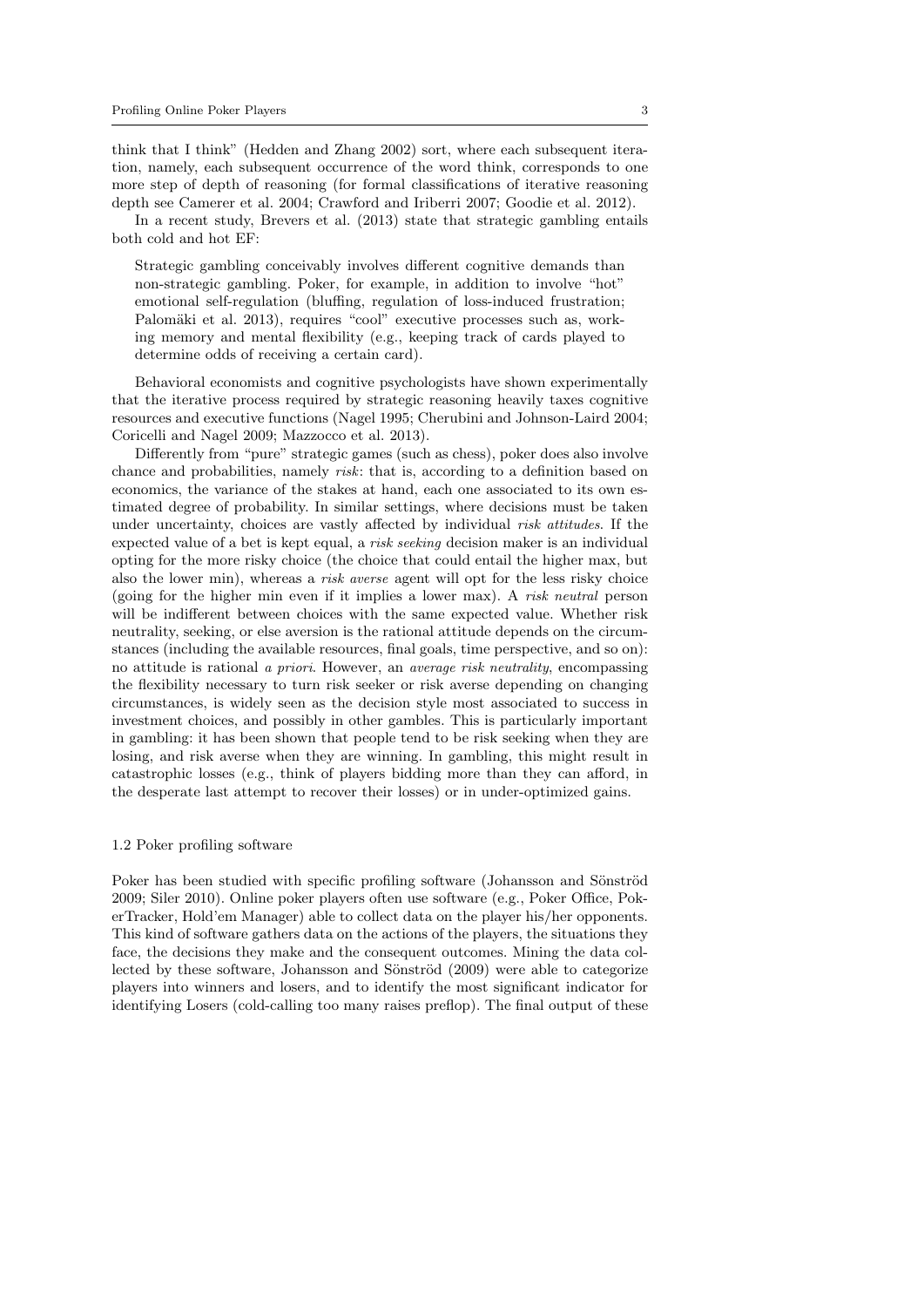systems are players profiles including their poker playing style. Siler (2010) used a software to gauge the strategies adopted in more the 27 million poker hands played online in small-stakes, medium-stakes and high-stakes games. The software also examined the payoffs associated with different strategies. The author stated that

Adopting risk-neutrality to maximize expected value, aggression and appropriate mental accounting, are cognitive burdens on players, and underpin the *rationality work* – reconfiguring of personal preferences and goals – players engage into be competitive, and maximize their winning and profit chances.

# 1.3 Executive functions and responsible gambling

EF are impaired in many conditions. Some are permanent, some temporary: acute and chronic stress (Jonsdottir et al. 2013), chronic alcohol consumption (Loeber et al. 2009), pathological gambling (Roca et al. 2008), addictions such as drug (Lundqvist 2005) and disordered gambling (van Timmeren et al. 2018), personality disorders (Gvirts et al. 2012), behavioral disorders (Savage et al. 1999), mood disorders (Sweeney et al. 2000), neurological disorders (Marañón et al. 2011), mental disorders (Velligan and Bow-Thomas 1999).

Pathological Gambling, from the DSM-V onwards called Disordered Gambling (APA 2013), is just one of the conditions, in which EF performance are impaired. Among gamblers there are not only problematic or pathological gamblers, but also users living with one or more of the above conditions (comorbidity).

Recently (Dowling et al. 2015), a systematic review of 36 studies on treatmentseeking problem gamblers meta-analyzed the prevalence of comorbid psychiatric disorders classified trough the DSM-IV criteria. The study identified high rates of comorbid current (74.8%, 95% CI 36.5-93.9) and lifetime (75.5%, 95% CI 46.5-91.8) Axis I clinical disorders. There were high rates of current mood disorders (23.1%, 95% CI 14.9-34.0), alcohol use disorders (21.2%, 95% CI 15.6-28.1), anxiety disorders (17.6%, 95% CI 10.8-27.3) and substance (non-alcohol) use disorders (7.0%, 95% CI 1.7-24.9). Nicotine dependence (56.4%, 95% CI 35.7-75.2) and major depressive disorder (29.9%, 95% CI 20.5-41.3) showed the highest mean prevalence of current psychiatric disorders. They found also the following comorbidity prevalences: alcohol abuse (18.2%, 95% CI 13.4-24.2), alcohol dependence (15.2%, 95% CI 10.2-22.0), social phobia (14.9%, 95% CI 2.0-59.8), generalised anxiety disorder (14.4%, 95% CI 3.9-40.8), panic disorder (13.7%, 95% CI 6.7-26.0), post-traumatic stress disorder (12.3%, 95% CI 3.4-35.7), cannabis use disorder (11.5%, 95% CI 4.8-25.0), attention-deficit hyperactivity disorder (9.3%, 95% CI 4.1-19.6), adjustment disorder (9.2%, 95% CI 4.8-17.2), bipolar disorder (8.8%, 95% CI 4.4-17.1) and obsessive-compulsive disorder (8.2%, 95% CI 3.4-18.6).

Taking into consideration Pathological Gambling, a very recent study on 599 patients (Rodriguez-Monguio et al. 2017) conducted in Massachusetts (USA), showed high prevalence of psychiatric comorbidity and substance abuse disorders. The most prevalent were impulse control disorders (50%), episodic mood disorders  $(31\%)$ , anxiety disorders  $(14\%)$  and psychoactive substances  $(9\%)$ .

Another recent study (Assanangkornchai et al. 2016), conducted on the Thai general population (n=4,727 participants), showed high prevalence rates of psychi-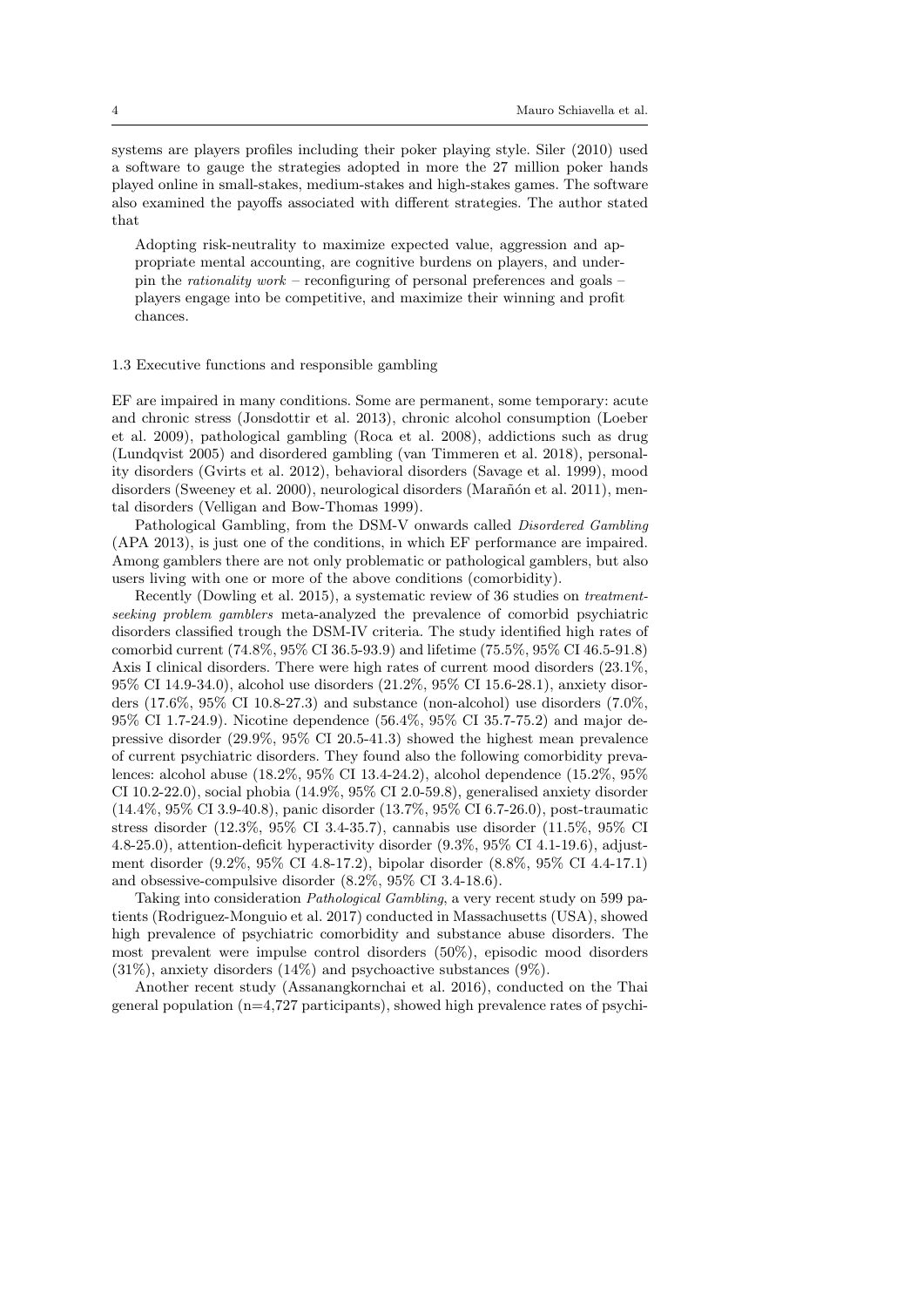atric comorbidities in pathological gamblers. The most common ones were alcohol abuse (57.4%), nicotine dependence (49.5%), and any drug use disorder (16.2%). Pathological gambling was highly prevalent among those who ever experienced major depressive episodes  $(5.5\%)$ , any drug dependence  $(5.1\%)$ , and intermittent explosive disorder (4.8%). The association between pathological gambling was strongest with a history of major depressive episode [adjusted odds ratio (AOR)=10.4, 95% CI: 2.80-38.4].

Moreover, a recent review (Rash et al. 2015) focusing on Gambling Disorder (GD), showed that 96% of individuals with lifetime DG had comorbidity with at least one other lifetime psychiatric disorder. The lifetime rates of mood disorders (49%-56%), anxiety disorders (41%-60%), alcohol use disorder (73%) and drug use disorder (38%) were highly prevalent in disordered gamblers.

Therefore, the literature on the performance of executive functions in mental disorders and the literature on the prevalences of comorbities in problem, pathological and disordered gamblers suggest that there is an unknown amount of gamblers, who cannot count permanently or temporarily on well performing executive functions, needed to play responsibly.

The Ontario Problem Gambling Research Centre developed a Conceptual Framework of Harmful Gambling (Abbott et al. 2013). Factors influencing harmful gambling were identified and grouped in Gambling specific factors (Environment, Exposure, Type and Resources) and General factors (Cultural, Social, Psychological and Biological). Some of these factors, such as judgment, decision-making, perception of self and problem-solving are high-level cognitive processes controlled by the executive functions.

Recently a study on a population of pathological gamblers, assessed with DSM-IV criteria, showed that "strategic and non-strategic gamblers did not differ in terms of cognitive function; both groups showed impairments in cognitive flexibility and inhibitory control relative to matched healthy volunteers" (Grant et al. 2012). Brevers and Noël (2013) stated:

studies on gambling addiction have yielded a consistent view of disadvantageous decision-making in pathological gamblers. In this review, we advanced that this aberrant profile of decision-making may be underlined by a hyperactivity of impulsive processes toward high-uncertain rewards, which can interfere with hot and cool reflective resources necessary for self-regulation.

### 1.4 The aim of this study

This research is a preliminary study to evaluate the feasibility of a software system aimed to support responsible gambling in online poker environments. The collected data will be used to build a battery of quick and effective tests in electronic form to outline the executive functions of online poker players in order to support them in improving the awareness of their own playing skills and ability to play responsibly before they start a game session.

Currently, existing software systems (e.g., Playscan) that try to identify problematic players are mostly based on behavioral data analysis and they try to limit problematic and pathological gambling by monitoring and evaluating gaming and gambling habits and by providing the users with information and opportunities to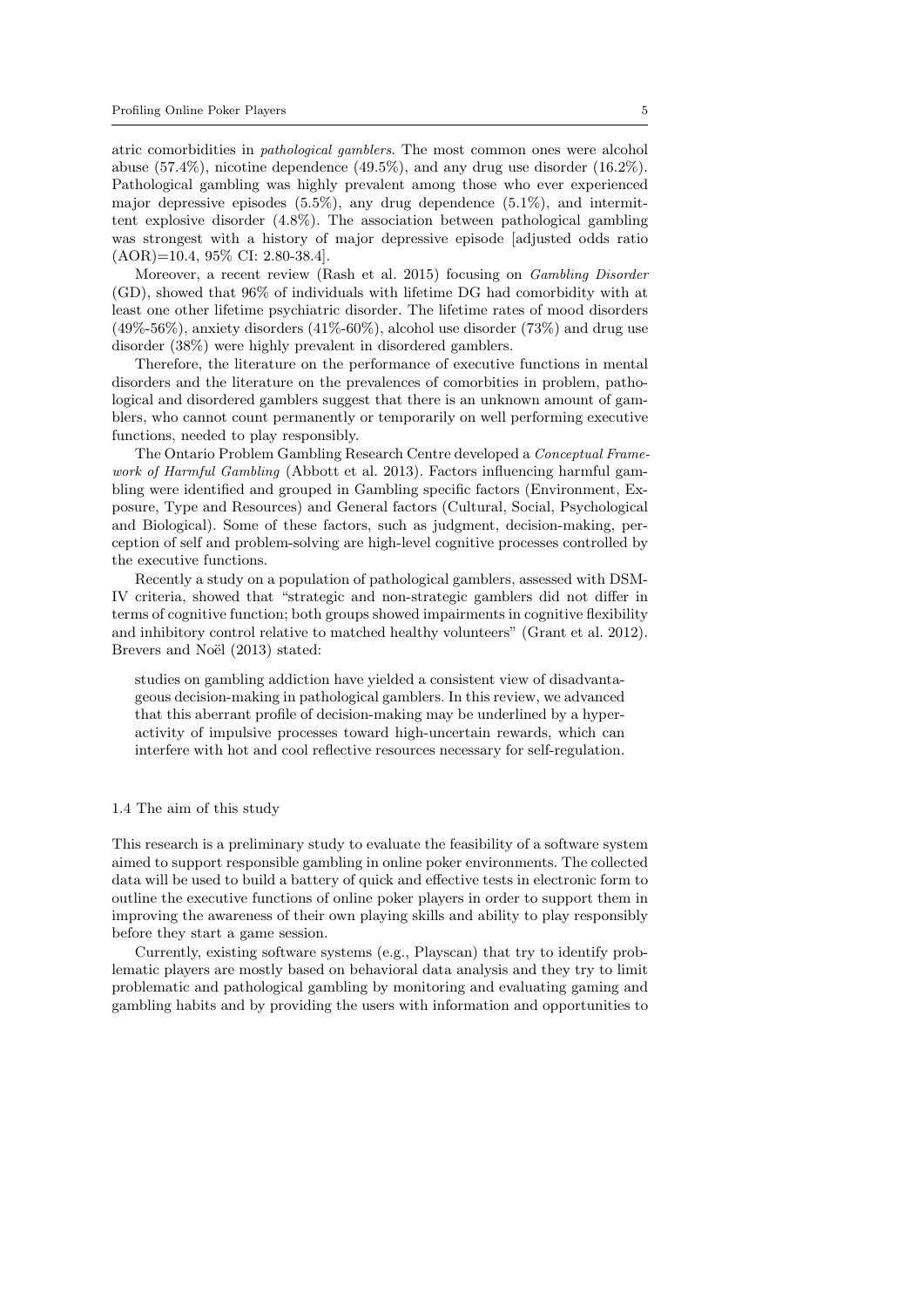change behavior while playing. Complementary to this, our main idea is to base the new system on dynamic cognitive profiling (executive functions), improving the awareness of players' own cognitive performance from time to time and informing them about their expected ability to play before problematic behaviors and financial ruin should occur.

### 2 Research objectives and methods

### 2.1 Objectives

Poker and responsible gambling both entail the use of executive functions. Despite this fact, up to date there was a lack of contributions on the study of EF in professional and recreational online poker players.

Therefore, the main objective of this work was assessing if online poker players of different ability show different performance in their EF and, if so, which functions are the most discriminating ones. The secondary objective was assessing if the EF performance is related to the different aspects of gambling as measured by the Problem Gambling Severity Index (PGSI), the South Oaks Gambling Screen (SOGS) and the Gambling Related Cognition Scale (GRCS) (see Section 2.4.2).

# 2.2 Study design

In order to collect the information needed to answer our research questions, we organized a two-stage study based on volunteer online poker players.<sup>1</sup>

The inclusion criteria were the following: the persons participating the study had to

- be in the age range 18–70,
- have played at least 10,000 hands of cash poker (No limit Texas Hold'em and/or Omaha pot limit) in the last 3 months.

We considered only these two varieties of poker for three reasons: (i) they are by far the most popular among online players (PokerStars 2017; CardsChat 2017); (ii) the quantity of information shared in this type of games (community card poker) is much more than in traditional poker (5-card-draw) and this reduces the amount of randomness and, thus, enhances the importance of skills and EF; (iii) the most popular poker profiling software packages analyze only these two varieties of poker.

First stage A call for volunteers was published on Poker forums and in Facebook addressed to online poker players respecting the aforementioned inclusion criteria. Furthermore, a professional poker player was consulted both as expert in the field and as recruiter. All the interested players were invited to visit the website containing all the relevant information about the study. The players interested in participating clicked on a link leading to a secure web site, produced by a company specialized in collecting health-related sensitive information.

<sup>1</sup> The study design was approved by the Ethical Committee of the University of Milano-Bicocca and it complies with the guiding policies and principles for experimental procedures of both the World Medical Association of Helsinki and the Oviedo Convention.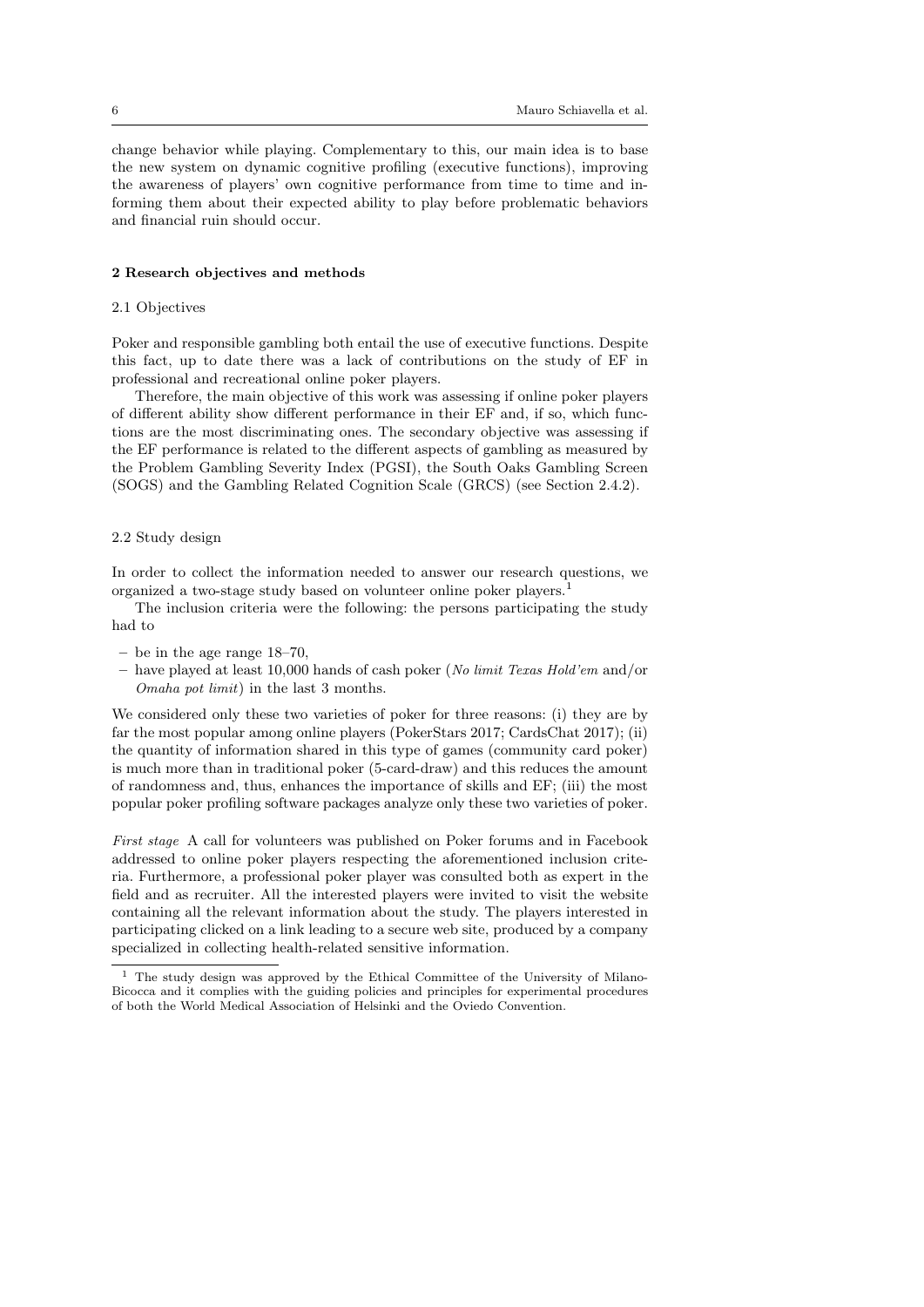Once logged in, read and approved the informed consent, the volunteers were invited to create an anonymous nickname and email account to communicate with the researchers. Then, they filled in a questionnaire on three socio-demographic characteristics (age, gender, education) and the Problem Gambling Severity Index. As last task, they were requested to upload their own poker hands history files.

Second stage All participants fulfilling the inclusion requirements were given the opportunity to take part in the second stage, which consisted in the individual administration of an extensive neuropsychological test battery by a trained professional psychologist blinded to poker skill at the University of Milano-Bicocca. Each test battery was performed in the same office at the only presence of the psychologist. All participants signed the informed consent which was previously emailed to them. All tests and questionnaires were administered following the official prescriptions: some tasks had a time limit while some did not.

Each battery of tests lasted between 3 and 5 hours, the time depending on the speed of reaction of each volunteer and on the fact that some tests do not impose any time limit to be completed (e.g., Raven's Standard Progressive Matrices and Wisconsin Card Sorting Test). Therefore, since it was possible that during the administration of tests and questionnaires, participants may feel tired or agitated, the examiner evaluated from time to time whether to suspend or terminate the administration, following the requirements of Good Clinical Practice of the European Union.

The times needed by each participant to complete tasks without a fixed time deadline were measured and included as explanatory variables in the data analysis. Thus, the effect of the duration of the tests was considered in our analysis.

#### 2.3 Participants

The first stage involved 46 Italian active players (41 males; Mean age  $M = 32$ ys,  $SD = 7.1$ ys; Mean education  $M = 14.8$ ys,  $SD = 3$ ys). Among them, 36 (31 males; Mean age  $M = 33$ ys,  $SD = 7.3$ ys; Mean education  $M = 15$ ys,  $SD = 3$ ys) accepted to be evaluated through the test battery in the second stage.

# 2.4 Measures

#### 2.4.1 Poker ability assessment

During the planning of the study design, the three consulted international online poker players agreed on the methodology to apply in the research study to evaluate the abilities of the poker players: they analyzed the hand history files with the help of a poker profiling software (Hold'Em Manager 2 and PokerTracker 4; see Section 1.2) and hand history replayers. While the former kind of software statistically generates measures referring to the actions made by the players, the situations in which the decisions were taken and their consequent effects, the latter kind of software is able to recreate the online poker table and all the moves made by the players, allowing to go back through previously played hands, to increase/decrease the speed of the playing time and to pause and replay at will.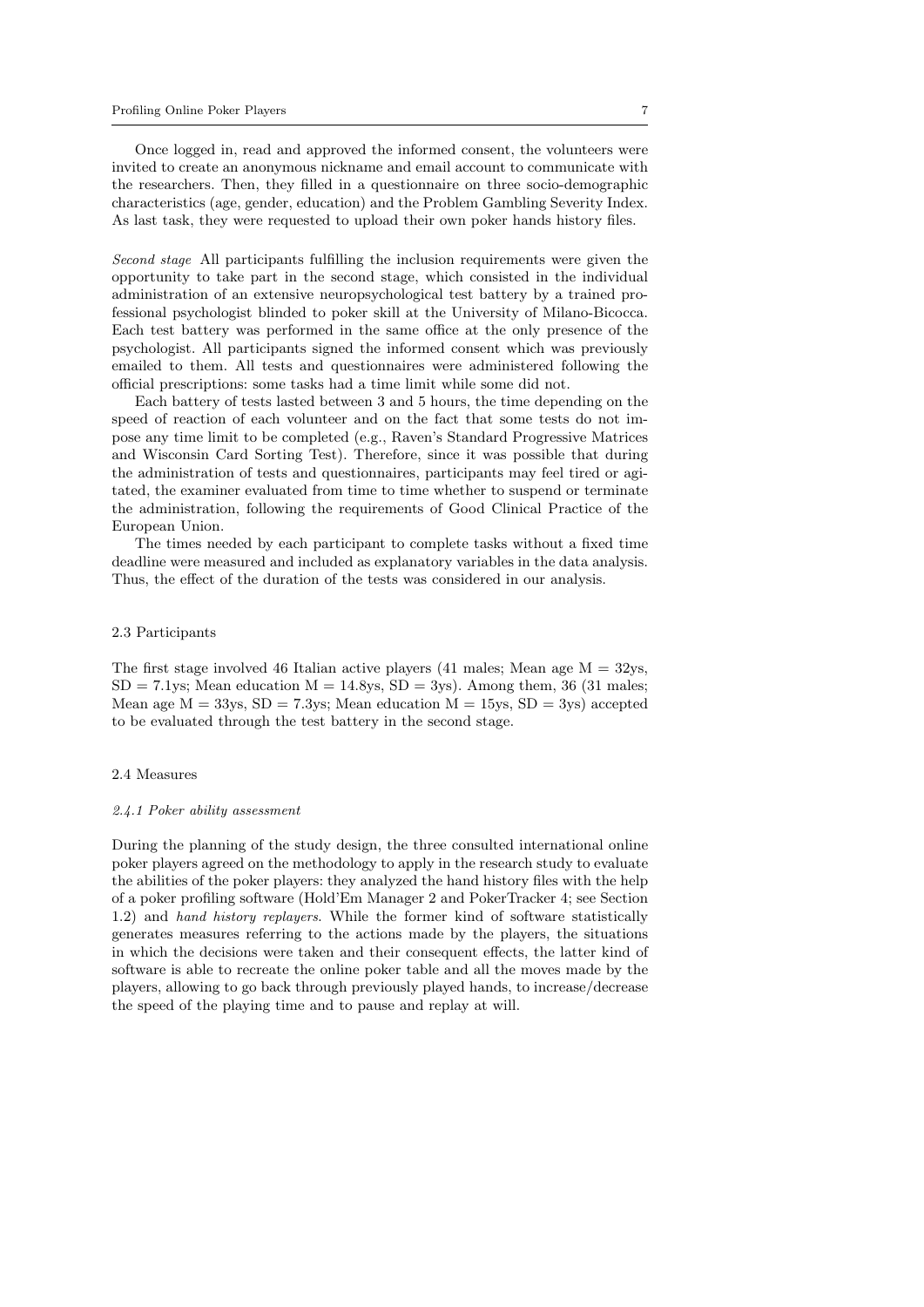Since the hand history files contain the nickname used by the players while playing, to ensure anonymity and avoid identification, also the hand history files were anonymized by one of the researchers. The poker experts independently evaluated the volunteers, without exchanging any information during the whole process and delivered their final evaluations to one of the researchers.

The poker evaluation process was based on two kinds of measures: the individual opinion of each poker expert, built during the vision of the poker hands (hand history replayers) and the analysis of hundreds of statistical indexes provided by the poker profiling software. These indexes are grouped into clusters giving clear indications of both the abilities and the poker style of the player.

During the planning of the design study, the consulted poker experts also agreed to classify the players using a 0-100 score scale. To build the final 0-100 score, they weighted 50% their own personal opinion on the player and 50% the information gathered by the statistical analysis (indexes and graphs) provided by Holdem Manager and PokerTracker.

Although the three poker experts took into consideration all the hundreds of statistical indexes provided by the poker profiling software, the main attributes they analyzed are the following:

- All-In EV Line in Graph (also \$ EV Adjust) based on when a hand goes allin before the river (since equity on the river will always be  $0\%$  or  $100\%$ ) and calculated by taking the actual amount won and either deducting or adding the amount the player would have won with average luck;
- AF (Aggression Factor) the number of bets plus raises divided by the number of calls;
- BB/100 (Big Bets) amount of large bets won (twice the big blind or more) per every 100 hands dealt;
- CCPF (Cold Call Preflop) percentage of times a player calls a preflop 3bet when he/she doesn't have any money in the pot yet, including blinds;
- 3Bet% percentage of times a player reraises preflop when facing single raised pot;
- $-4\text{Det}\%$  percentage of times a player reraises preflop when facing 3Bet;
- CR (Check-raise) Percentage of time a player checkraises after checking the flop, turn or river;
- cbet (Continuation Bet) percentage of times player bets on the flop after having raised on preflop;
- Steal percentage of hands player raises first in unopened pot preflop from CO, BTN, SB;
- $-$  VPIP (Voluntarily Put money in the Pot) the percentage of hands where player voluntarily put money in the pot;
- PFR (PreFlop Raise) percentage of hands where player raised preflop;
- WTSD% (Went To ShowDown) percentage of hands where player went to showdown
- WonSD% percentage of hands player won at showdown;
- Win Rate player winrate in  $bb/100$

These quantities are routinely computed by most poker profiling software packages such as the ones used by our evaluators (Holdem Manager Team 2009; PokerTracker Team 2013).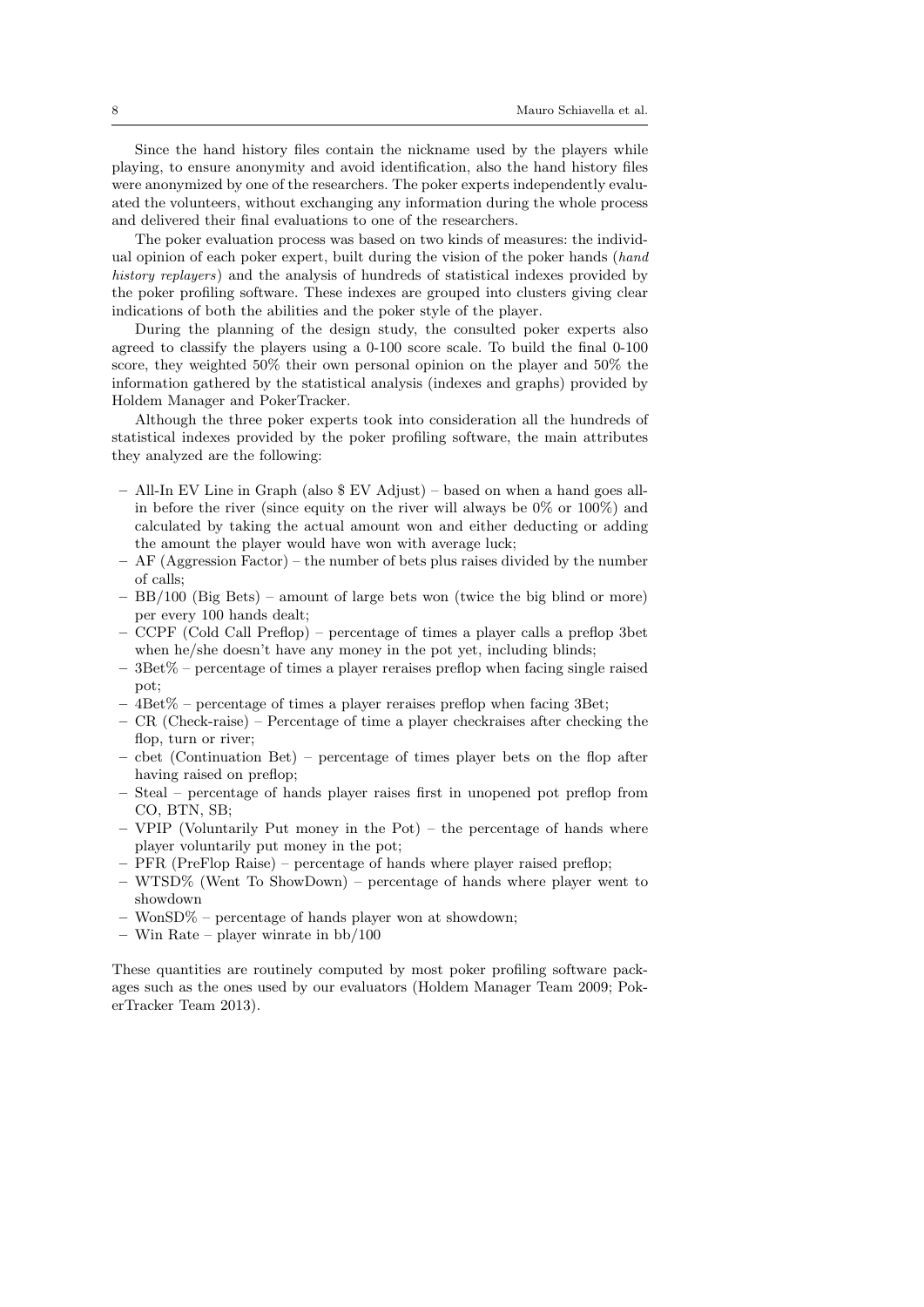## 2.4.2 Gambling assessment

The self-reported questionnaires used in the study provide different kinds of classifications/evaluations and request the individual to refer to different periods of his/her life:

- Problem Gambling Severity Index (PGSI) (Ferris and Wynne 2001; Wynne 2002): this is the 9 item gambling screener for the Canadian Problem Gambling Index scale (CPGI). It was specifically created for use with the general population and it was designed to differentiate between degrees of problem gambling: "the PGSI presents a viable alternative to the SOGS for assessing degrees of problem gambling severity in a non-clinical context"(Holtgraves 2009). It divides gambling in 4 classes: non-problem; low level of problems with few or no identified negative consequences; moderate level of problems leading to some negative consequences; problem gambling with negative consequences and a possible loss of control. It refers to the last 12 months of the individual's life. According to Wynne's work (Wynne 2002, see Appendix 3), it classifies 4 gambler sub-types: non-problem gambler, low risk gambler, moderate risk gambler, problem gambler.
- South Oaks Gambling Screen (SOGS) (Lesieur and Blume 1987, 1993) : it was created for use in clinical context and it assesses if the subject is a gambler or not and if he/she is a problem gambler/probable pathological gambler or not. It evaluates maladaptive behaviors associated with gambling that affect personal, family, and work. It refers to the entire course of the individual's life.
- Gambling Related Cognition Scale (GRCS-I) (Raylu and Oei 2004; Iliceto et al. 2015): This 23-item scale assesses gamblers cognitions related to gambling, including levels of irrational beliefs. It shows five factors, which include interpretative control/bias (GRCS-IB), illusion of control (GRCS-IC), predictive control (GRCS-PC), gambling-related expectancies (GRCS-GE) and a perceived inability to stop gambling (GRCS-IS). It refers to the current time. The GRCS has good psychometric properties and it is a useful instrument for identifying gambling related cognitions among non-clinical gamblers (Raylu and Oei 2004). A study showed that perceived inability to stop gambling and illusion of control are good predictors for pathological gambling among poker players (Barrault and Varescon 2013).

#### 2.4.3 Executive functions assessment

The battery included the following tests and questionnaires (in order of administration):

– Wisconsin Card Sorting Test Computer Version (WCST) (Berg 1948; Grant and Berg 1948). WCST is a test of "set-shifting", the ability to display flexibility in the face of changing schedules of reinforcement. The WCST assesses: flexibility in choosing strategies of problem solving; abstraction inability; perseveration; strategic planning, organized searching, utilizing environmental feedback to shift cognitive sets, directing behavior toward achieving a goal, and modulating impulsive responding (Robinson et al. 1980) . A study showed that patients with problem gambling had abnormalities emerging from the WCST,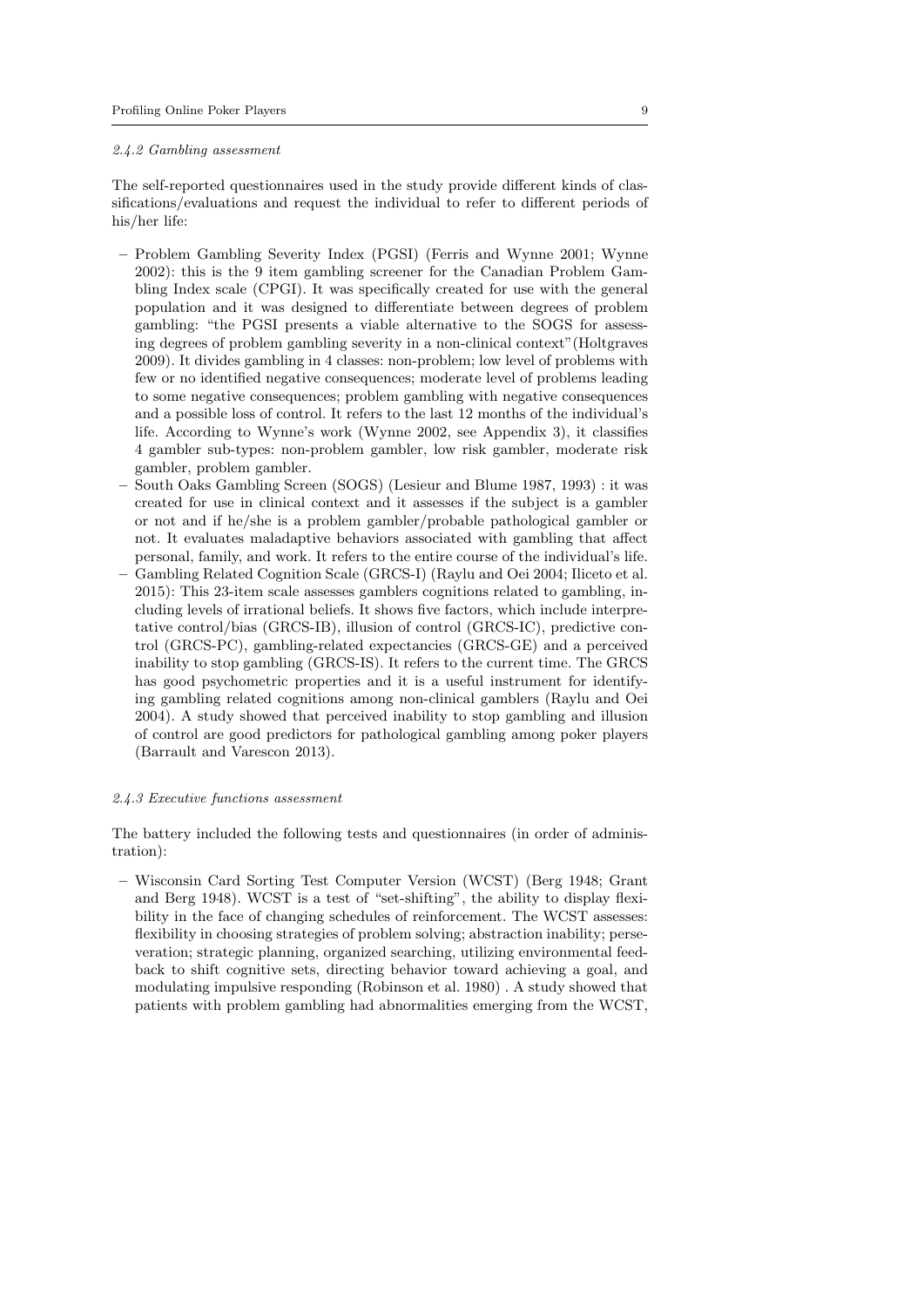in particular they could not learn from their mistakes and look for alternative solutions (Marazziti et al. 2008);

- Frontal Assessment Battery (FAB). It assesses: conceptualization, mental flexibility, motor programming, sensitivity to interference, inhibitory control and environmental autonomy (Dubois et al. 2000);
- Free Drawn Clock Test (FDCT) following the Freedman method (Freedman et al. 1994), for the assessment of visuospatial abilities, planning abilities and praxic abilities. "The clock drawing test appears to be useful in discriminating people with cognitive decline from normal healthy individuals" (Caffara et al. 2011);
- Raven's Standard Progressive Matrices (SPM) (Raven et al. 2003; Raven 2008). This test measures fluid intelligence, the ability to think logically and solve problems in novel situations. It is independent of acquired knowledge. Furthermore SPM measures sustained attention, the ability to focus attention on a task over time;
- Phonemic and Semantic Verbal Fluency Test (FLUF and FLUS) (Novelli et al. 1986). These tasks requires the use of divided and alternating attention. The test allows a rapid and efficient assessment of the ability to evoke words (lexical access) and it is also used as frontal test to evaluate the ability to generate an appropriate searching strategy (Novelli et al. 1986);
- Memory with Interference (MEMINT); the Brown-Peterson procedure (Brown 1958; Peterson and Peterson 1959) has been used to assess working memory.
- Attentive Matrices (MAT) (Spinnler and Tognoni 1987). Instrument to evaluate selective and sustained attention;
- Digit Span (Forward and Back) (DIGIT). Short-term Memory and Working Memory;
- Trail Making Test (TMT) (TMT-A, TMT-B) (Reitan 1955), which assesses the ability of spatial planning in a visuo-motor task, motor speed attention functions, attention shifting and response inhibition;
- Stroop Color Word Interference Test (STR) (Golden 1978; Venturini et al. 1983). Assessment of visual attention and response inhibition. In a controlled study a sample of medication-free pathological gamblers showed an impaired and significantly slower and less accurate performance than healthy subjects at this test (Kertzman et al. 2006);
- Cognitive Estimation Test (COGST) (Shallice and Evans 1978; Della Sala et al. 2003). The test measures deductive reasoning, self-monitoring and evaluation accuracy. The former is the ability to reason from one or more statements to reach a logically certain conclusion. The latter is the ability to be aware of what one knows and to be able to make accurate assessment of his/her knowledge and skill. Evaluation accuracy is the capacity of providing measurements of a quantity, that are close to the true value;
- Tower of London (TOL) (Shallice 1982; Phillips et al. 1999, 2001). Assessment of goal setting (includes initiating, planning, problem solving, strategic behavior). Planning is the ability to think about and organizing the activities required to achieve a desired goal; problem solving is the capacity of moving from a given state to a desired goal (able to understand the problem goal and the rules to be applied); strategic behavior is the ability to select a more profitable strategy;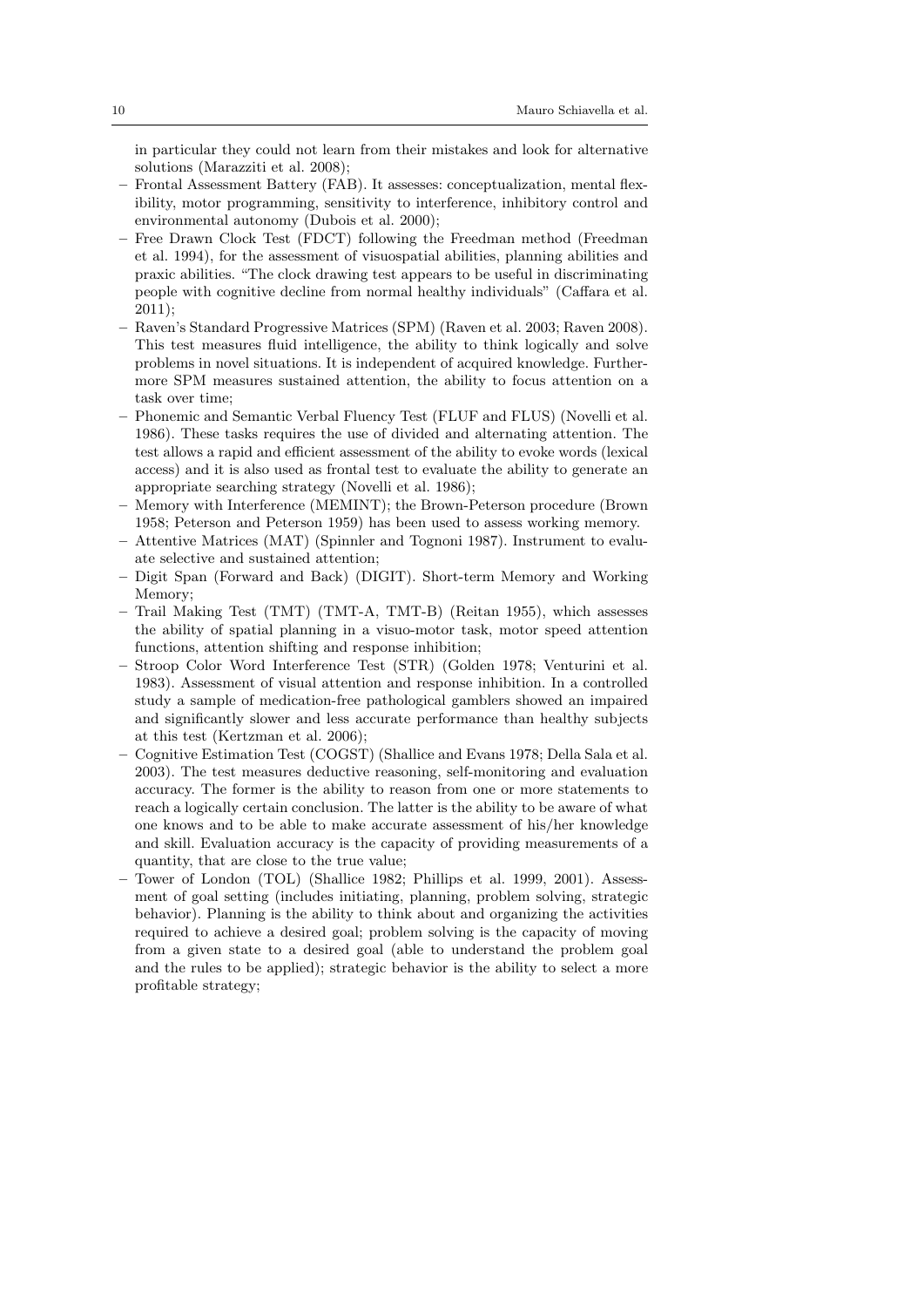– Emotional Quotient inventory Short (EQi:S) (Bar-On 1996, 1997, 2002). Based on the Bar-On model of emotional-social intelligence (Bar-On 2005), this short version of the inventory takes into consideration the five main scales (Intrapersonal, Interpersonal, Adaptability, Stress Management and General Mood). In addiction, also three validity indexes are calculated (Positive Impression, Incoherence Index, Item 52). It assesses those psychological dimensions that are not strictly related to cognitive intelligence, but oriented to psychological well-being and success in life (e.g.: understanding oneself and others, adapting to changes and demands of the environment).

#### 2.4.4 Impulsivity, Gratification delay, Risk attitude assessments

- Frederick's Cognitive Reflection Test (CRT) evaluates the ability of the person to avoid an impulsive and obvious response in favor of the correct one, which needs more time and reflection. It correlates with intelligence quotient, temporal discounting, risk and gambling preference (Frederick 2005);
- Frederick's Risk Seeking Behavior Questionnaire (RSBQ); requesting to choose between alternative possibilities - a certain gain/loss versus an higher/lower expected value gamble(gain/loss), this questionnaire evaluates the risk seeking behaviour (Frederick 2005);
- Frederick's Intertemporal Behavior Task (IBQ) (Frederick 2005); the individual shall make choices between alternative possibilities: an immediate reward or a delayed one. Furthermore it is requested a self-evaluation about impulsivity, procrastination, thinking about his/her own future and worries about inflation comparing him/herself to the other participants to the research (he should make an effort to imagine their characteristics).

### 2.4.5 Mood assessment

A mood assessment was performed, because mood can influence performances. A lack of motivation, for example, like the one experienced in a depressive mood, can generate a decrement of specific executive abilities (Sweeney et al. 2000). Furthermore, patients with unipolar major depressive disorder show impaired decisionmaking disorder in static and dynamic environments: they have difficulties perceiving when a previously bad contingency becomes good, making poor adjustment to a changing environment (Cella et al. 2010). Moreover, depression and anxiety are good predictors for pathological gambling among poker players (Barrault and Varescon 2013). In an analysis of 11 populations studies, 37.9% of problem and pathological gamblers suffered from at least one co-morbid mood disorder (Lorains et al. 2011). Recent critical literature review found that depression has consistently been demonstrated to be a pathological gambling risk factor (Johansson et al. 2009).

As mentioned in Section 1.3, a very recent review (Rash et al. 2015) showed high lifetime prevalence rates of mood  $(49\% - 56\%)$  and anxiety disorders  $(41\% - 56\%)$ 60%) in disordered gamblers.

Hamilton Rating Scale for Depression (HAM-D) and Hamilton Anxiety Scale (HAM-A) were administered at the end of the battery.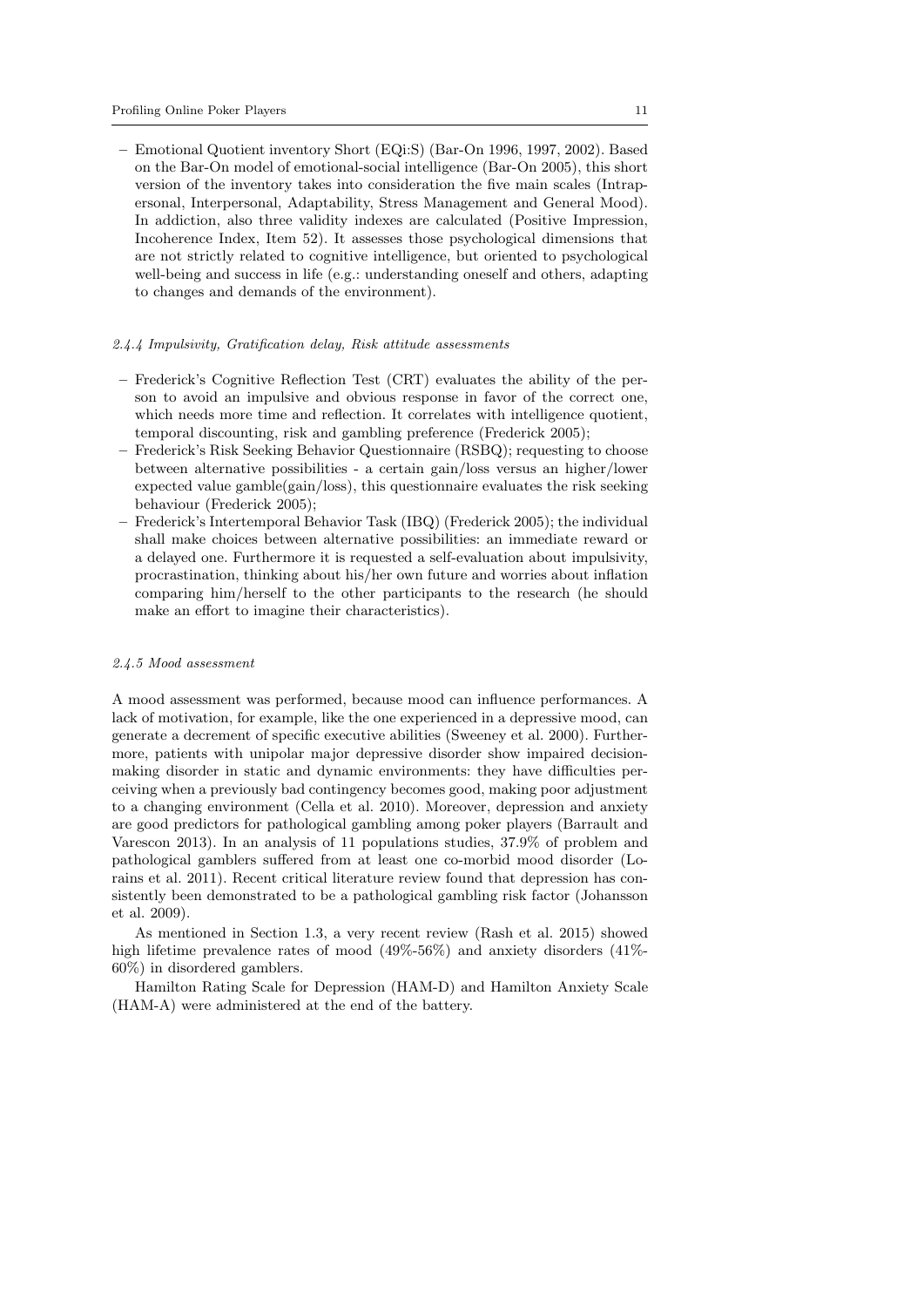| Order          | Acronym              | Full name                            |
|----------------|----------------------|--------------------------------------|
| 13             | COGST                | Cognitive Estimation Test            |
| 16             | $\operatorname{CRT}$ | Cognitive Reflection Test            |
| 10             | <b>DIGIT</b>         | Digit Span                           |
| 15             | <b>EQIS</b>          | Emotional Quotient Inventory Short   |
| 3              | <b>FAB</b>           | Frontal Assessment Battery           |
| 4              | <b>FDCT</b>          | Free Drawn Clock Test                |
| 6              | FLUF                 | Phonemic Verbal Fluency Test         |
| 7              | FLUS                 | Semantic Verbal Fluency Test         |
| 21             | GRCS                 | Gambling Related Cognition Scale     |
| 20             | HAMA                 | Hamilton Anxiety Scale               |
| 19             | <b>HAMD</b>          | Hamilton Depression Scale            |
| 18             | IBQ.                 | Intertemporal Behavior Questionnaire |
| 9              | <b>MAT</b>           | Attentive Matrices                   |
| 8              | <b>MEMINT</b>        | Memory with Interference             |
| 1              | PGSI                 | Problem Gambling Severity Index      |
| 17             | <b>RSBQ</b>          | Risk Seeking Behavior Questionnaire  |
| 22             | SOGS                 | South Oaks Gambling Screen           |
| 5              | SPM                  | Ravens Standard Progressive Matrices |
| 12             | STR                  | Color Word Interference Test         |
| 11             | TMT                  | Trail Making Test                    |
| 14             | TOL                  | Tower of London                      |
| $\overline{2}$ | WCST                 | Wisconsin Card Sorting Test          |

Table 1 Tests and questionnaires: order of administration, acronyms and full names.

# 2.5 Statistical methods

While in the clinical practice the neuropsychological tests are used to measure psychological functions and provide a diagnostic classification (e.g., normal, borderline, impaired), the main aim of this step of the research is identifying which items of the gold standard tests for EF are the most predictive of poker ability and gambling quality. Indeed, the selected test items will be candidates for the second step of the research in which quick test-games will be implemented to approximate their outcomes in a card-based web environment.

Thus, each single item of a test or questionnaire was considered potentially useful and we did not use only the general score of a test or questionnaire (e.g., total correct answers; total time needed to complete the task). Furthermore, we used raw scores instead of weighted scores (raw scores corrected for age, gender and education) in all tests but one (EQ-i Short, which provided us automatically with both raw and weighted), because we correlated the neuropsychological data with the scores given by the experts for the poker ability, which are not weighted. Actually, poker expert did not take into account the age, gender and education of the players while judging them.

The dataset we have built consists of 511 variables observed on 36 poker players. Now, few of these variables (6) have some missing values and some (62) are constant and so we exclude them from the analysis. Some variables are collinear by construction because built as linear combinations of other variables (e.g., when a total score is obtained as sum of partial scores).

In the search for variables that predict poker ability as measured by the experts' ability score, even after the deletion of missing and constant variables, we faced a total of 442 predictors and only 36 observations. As for the quality of gambling,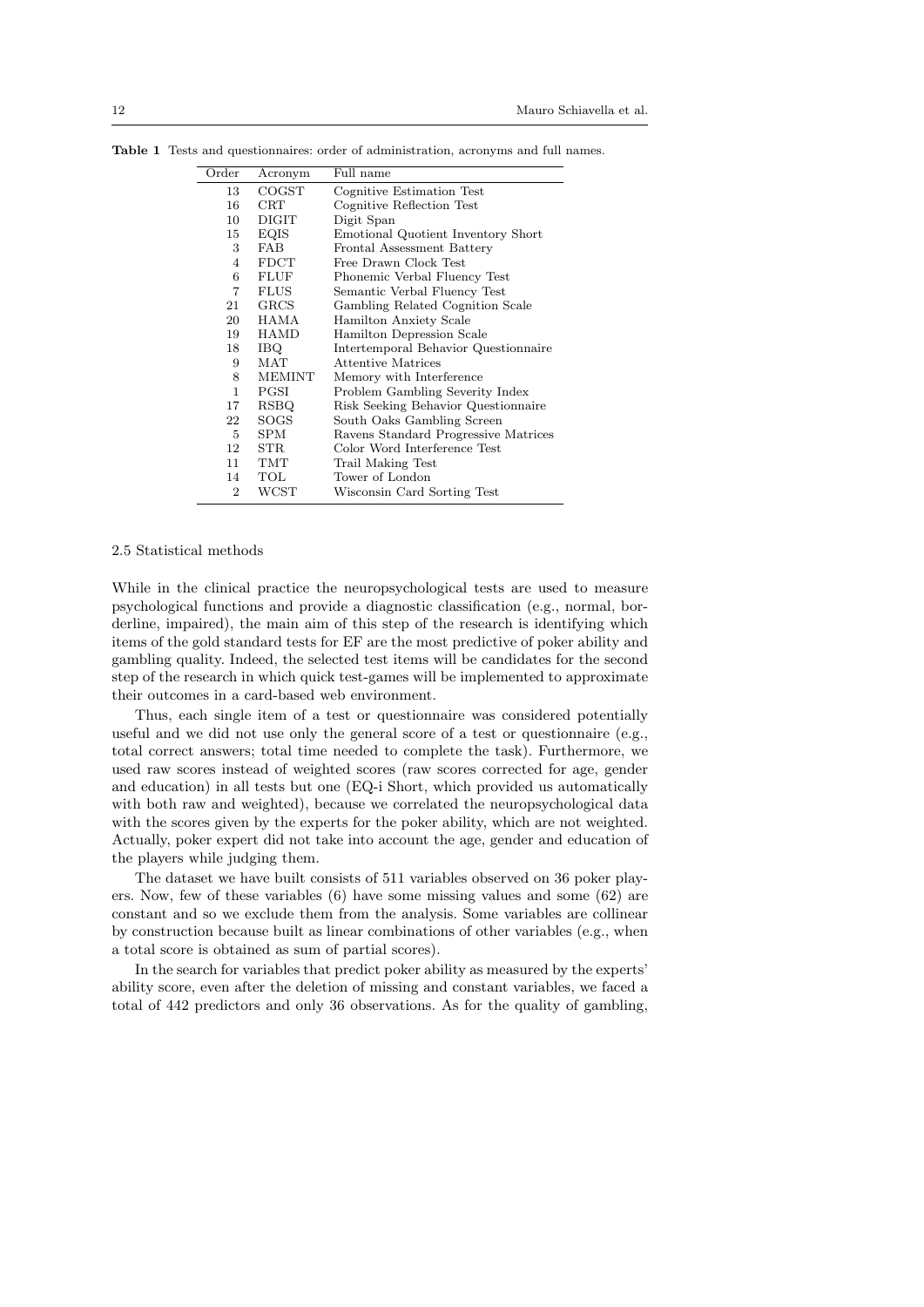we want to find predictors for the total scores of the three tests PGSI, SOGS and GRCS among the remaining 405 variables in the dataset.

Thus, we are in the non desirable situation in which the number of predictors is much larger than the sample size. Furthermore, the possible relations between ability and EF is corrupted by a noise due to the different times at which the poker playing data were sampled and the EF tests submitted. If we formalize the relation between poker ability and one particular EF measurement using a simple linear model, we can think of the performance  $Y_{it}$  of the player i at time t as sum of two components: one, say  $E\overline{F}_i$ , represents the average EF level of i and the other, say  $EF_{it}^{\perp}$ , represents deviations from the average level at time t. In formula

$$
Y_{it} = \alpha + \beta EF_{it} + \epsilon_{it} = \alpha + \beta (EF_i + EF_{it}^{\perp}) + \epsilon_{it},
$$

with  $\epsilon_{it}$  a zero-mean error. We only observe the values  $Y_{it}$  for some  $t = t_0$  and the value of  $EF_{it}$  for some  $t = t_1$ , with  $i = 1, 2, ..., 36$ . This is the classical errors-invariables problem because we observe  $EF_{it_1}$  and not  $\overline{EF}_i$  or, better,  $EF_{it_0}$ . The well known effect on the least-squares estimates of  $\beta$  and on the correlation coefficient between  $Y_{it}$  and  $EF_{it}$  is a bias toward zero: the higher the variability of  $EF_{it}^{\perp}$ , the stronger the bias.

Now, we can summarize our statistical problem as follows:

- 1. we have to identify significant relations between a response variable and a large number of candidate predictors,
- 2. the number of predictors is much larger than the number of observations,
- 3. the predictors are measured with errors.

The strategy that we developed to deal with this set-up is the following

- 1. state the (theory-based) expected sign of the linear correlation between the response and each predictor (in few cases the expected sign could be unknown),
- 2. compute all sample correlations between response variable and predictors and select those predictors for which the modulus of the correlation coefficient is greater that a given threshold (we used 0.33, which is the approximate 95% critical value for the test of zero correlation under our sample size<sup>2</sup>),
- 3. for the selected predictors, count the number of times the sample correlation sign is equal to the expected sign and test (at an usual level) if this number of matches is not random<sup>3</sup>.

For all computations and plots we used R (R Core Team 2016).

### 3 Results

#### 3.1 Poker ability

Each poker expert examined individually the players and after having evaluated the poker attributes mentioned in Section 2.4.1, they assigned them an overall ability score ranging 0–100. We used as measure of poker ability the average of the scores provided by the poker experts (Mean score  $= 47$ ; SD  $= 24.7$ ). The

<sup>&</sup>lt;sup>2</sup> Computed as  $\tanh(1.96/\sqrt{33}) \approx 0.33$ .

<sup>3</sup> Here, by random it is meant that either sign has 50% probability of being extracted.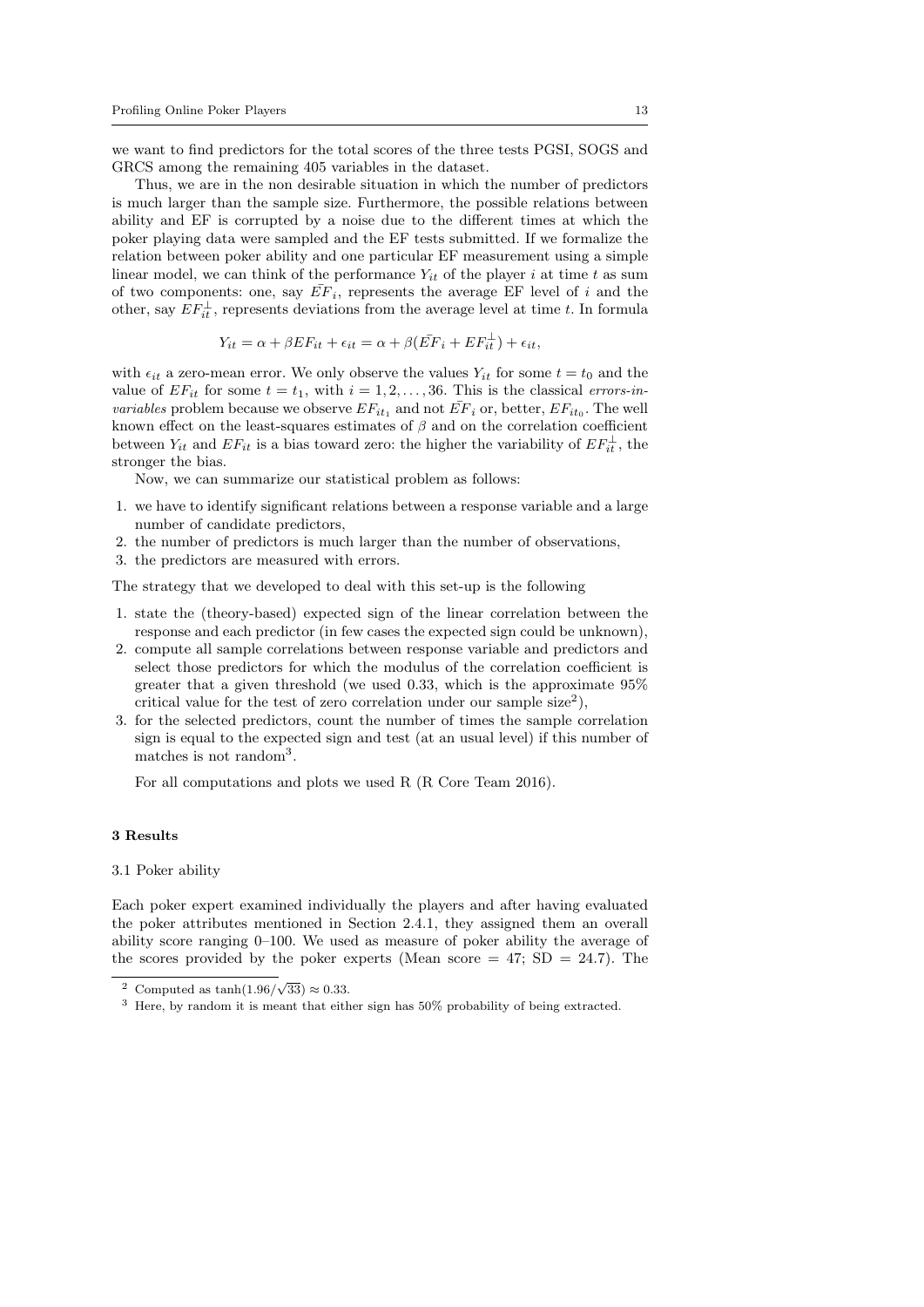agreement among the scores formulated by the experts is extremely strong: the mutual correlations of the three evaluations are above 93% and the correlations between each evaluation and the average score around 98%. According to that mean overall scores, the sample has been divided in 3 subgroups: 6 Strong players (ST; Mean overall score ranges= 100–71 ); 12 Medium players (MD; Mean overall score ranges= 70–51) and 18 Weak players (WK; Mean overall score ranges= 50– 0).

# 3.2 Gambling

PGSI. The Problem Gambling Severity Index was submitted online in the first stage  $(n = 46)$ . The sample was classified as follows: 8\% non-problem gambling; 22% low level of problems with few or no identified negative consequences; 63% moderate level of problems leading to some negative consequences; 7% problem gambling with negative consequences and a possible loss of control. Referring to Wynne's work (Wynne 2002, see Appendix 3), the 4 gambler sub-types are: 8% non-problem gamblers, 22% low risk gamblers, 63% moderate risk gamblers, 7% problem gamblers. Considering the volunteers that accepted to be administered with the test battery  $(n = 36)$ , we had: 11% non-problem gambling; 17% low level of problems with few or no identified negative consequences (low risk gamblers); 72% moderate level of problems leading to some negative consequences (moderate risk gamblers). Among the volunteers in this group none was classified as problem gambling with negative consequences and a possible loss of control: all the problem gamblers  $(n = 4)$  did not show for the second stage of the research, even though the test results were unknown to the volunteers.

SOGS. South Oaks Gambling Screen was part of the battery administered at the university ( $n = 36$ ). The sample was composed by 50% with no problem gambling, 36% with problem gambling and 14% with probable pathological gambling.

GRCS. The Gambling Related Cognition Screen was administered together with SOGS. No normative data for the Italian population are available at the moment of writing, but we were interested in the variability of the intermediate and final variables and not to reference threshold values (see 4.3.5 and 4.4.3).

# 3.3 Primary objective: Poker ability and EF tasks

For poker ability (see Table 2) the strongest seven correlations have the expected sign and this event is associated with a probability of 0.008 under the null of zero correlation, and thus, random sign. If we take into account all the correlations stronger than 0.33, then the probability of having a number of matches equal to or greater than the one observed (under the null of zero correlations) is 0.025. In both cases these  $p$ -values are smaller than the usual 5% and so we reject the hypothesis that these correlations are different from zero only because of the action of chance.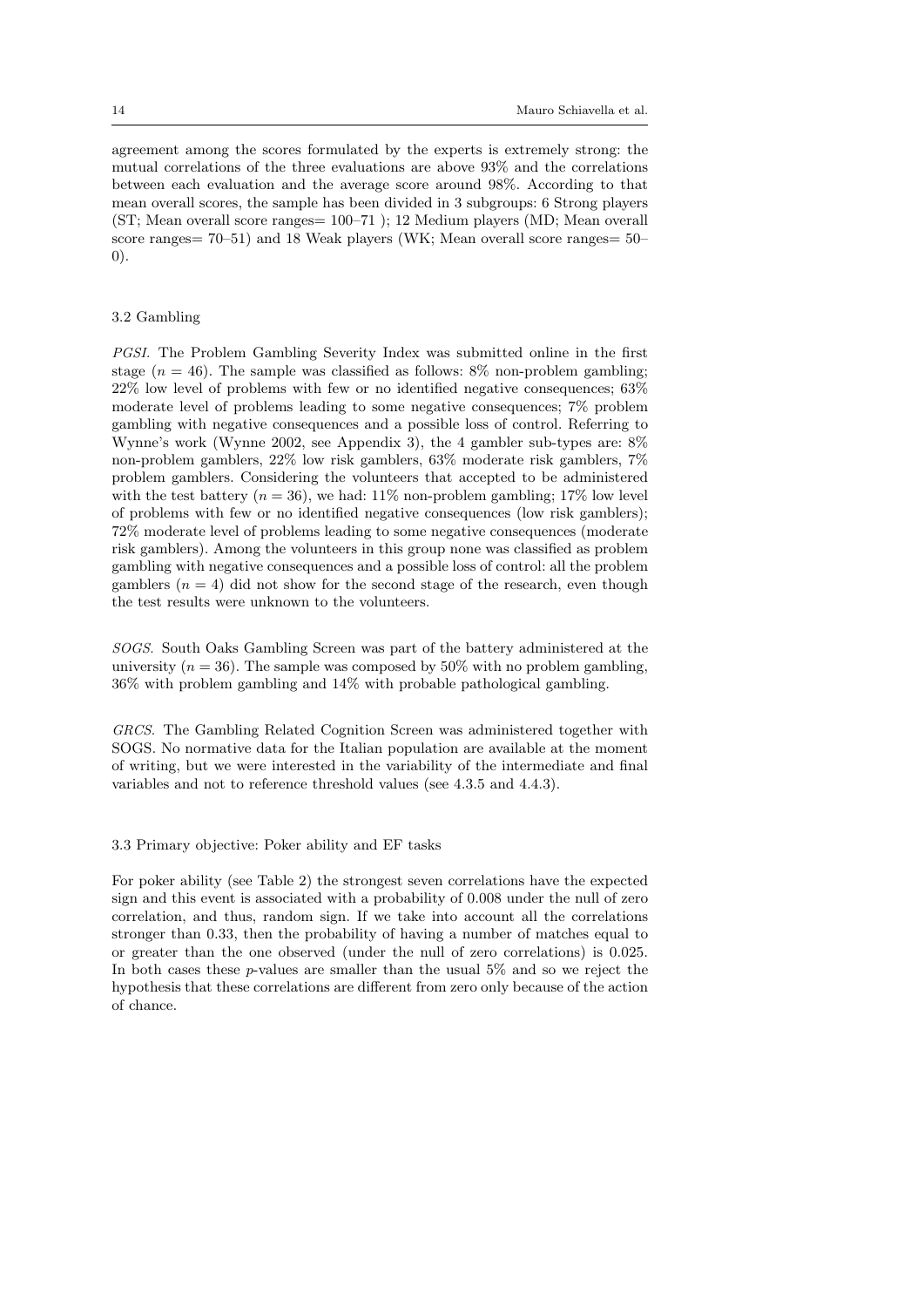| <b>Table 2</b> Correlations with poker ability score. |  |  |  |  |
|-------------------------------------------------------|--|--|--|--|
|-------------------------------------------------------|--|--|--|--|

|                              |                                |         | Exp. | No. of         |       |
|------------------------------|--------------------------------|---------|------|----------------|-------|
| Variable                     | Measure of                     | Corr.   | sign | match.         | Prob. |
| IBQ_N_HOW_MUCH_IMPULSIVE     | impulsivity (self-reported)    | $-0.50$ | $-1$ | $\mathbf{1}$   | 0.500 |
| EQIS_ADEQ_LOW_80_89          | low adaptability*              | $-0.47$ | $-1$ | $\mathfrak{D}$ | 0.250 |
| COG_ST_TOT_BIZ_0_21          | cognitive bizarreness          | $-0.44$ | $-1$ | 3              | 0.125 |
| EQIS_INTER_EQ_STD_50_150     | social skills standard score   | 0.42    | 1    | 4              | 0.063 |
| EQIS_INTEREQ_VHI_120_129     | very high social skills*       | 0.40    | 1    | 5              | 0.031 |
| $SPM.D$ <sub>-COR-0-12</sub> | fluid intelligence             | 0.40    |      | 6              | 0.016 |
| EQIS_INTER_EQ_RAW            | social skills raw score        | 0.38    |      | 7              | 0.008 |
| FLUF_F_ER_VAR                | perseverative errors           | 0.37    | $-1$ |                | 0.035 |
| EQIS_SM_EQ_RAW               | stress manag. raw score        | 0.37    | 1    | 8              | 0.020 |
| TOL_2_TOT_FA                 | false alarms in easy task      | 0.37    | $-1$ | 8              | 0.055 |
| TOL_10_NUMBTRY_0_3           | goal setting in difficult task | $-0.36$ | $-1$ | 9              | 0.033 |
| FLUF_P_ER_VAR                | perseverative errors           | $-0.36$ | $-1$ | 10             | 0.019 |
| TOL_2_TOT_MOVE_2             | goal setting in easy task      | 0.36    | $-1$ | 10             | 0.046 |
| EQIS_SM_EQ_STD_50_150        | stress management std score    | 0.35    | 1    | 11             | 0.029 |
| <b>FLUF_ALLER_OTHER</b>      | tot non-perseverative errors   | 0.34    | $-1$ | 11             | 0.059 |
| COG_ST_TOT_SCORE_0_42        | lack of evaluation accuracy    | $-0.34$ | $-1$ | 12             | 0.038 |
| TOL_10_TOT_FA                | false alarms in difficult task | $-0.33$ | $-1$ | 13             | 0.025 |

<sup>∗</sup> dummy variable (i.e., scores are either 0 or 1).

#### 3.4 Secondary objective: Gambling and EF tasks

For the problem gambling scores, all signs of the 28 correlations of the PGSI are matched (see Table 3). The probability of having this or a better results in guessing a random sign has probability  $1.1 \cdot 10^{-7}$  (virtually zero). All but one sign of the 21 correlations of the SOGS are matched (Table 4). The probability of having this or a better results in guessing random signs has probability 0.0001. All 37 correlations signs of the GRCS are matched (Table 5). The probability of this event under the null of random signs is  $5.1 \cdot 10^{-8}$  (virtually zero).

#### 4 Discussion

The aim of this preliminary study was to gather data on the characteristics of the EF performance in a population of professional and recreational online poker players and to verify whether and eventually which EF were related to different levels of ability to play poker and different gambling quality. This step was fundamental to evaluate the feasibility of the main goal of the research: designing and creating new EF tests able to support online poker players to gamble responsibly.

The main limitation of this study is related to the different timing of the evaluation of the EF performance and of the gambling ability and quality. Indeed, the assessment of poker ability has been based on the observation of a large number of hands played months before the administration of the EF tests. Since EF vary over time, our study is able only to capture the somewhat noisy relation between the average level of poker ability shown by the participant in the last few months and the level of the executive functions during the day of administration. In an ideal study, the EF assessment and the poker ability evaluation should take place almost simultaneously. The implementation of such a design would require that the psychologist administrates the tests, then the participant is asked to play online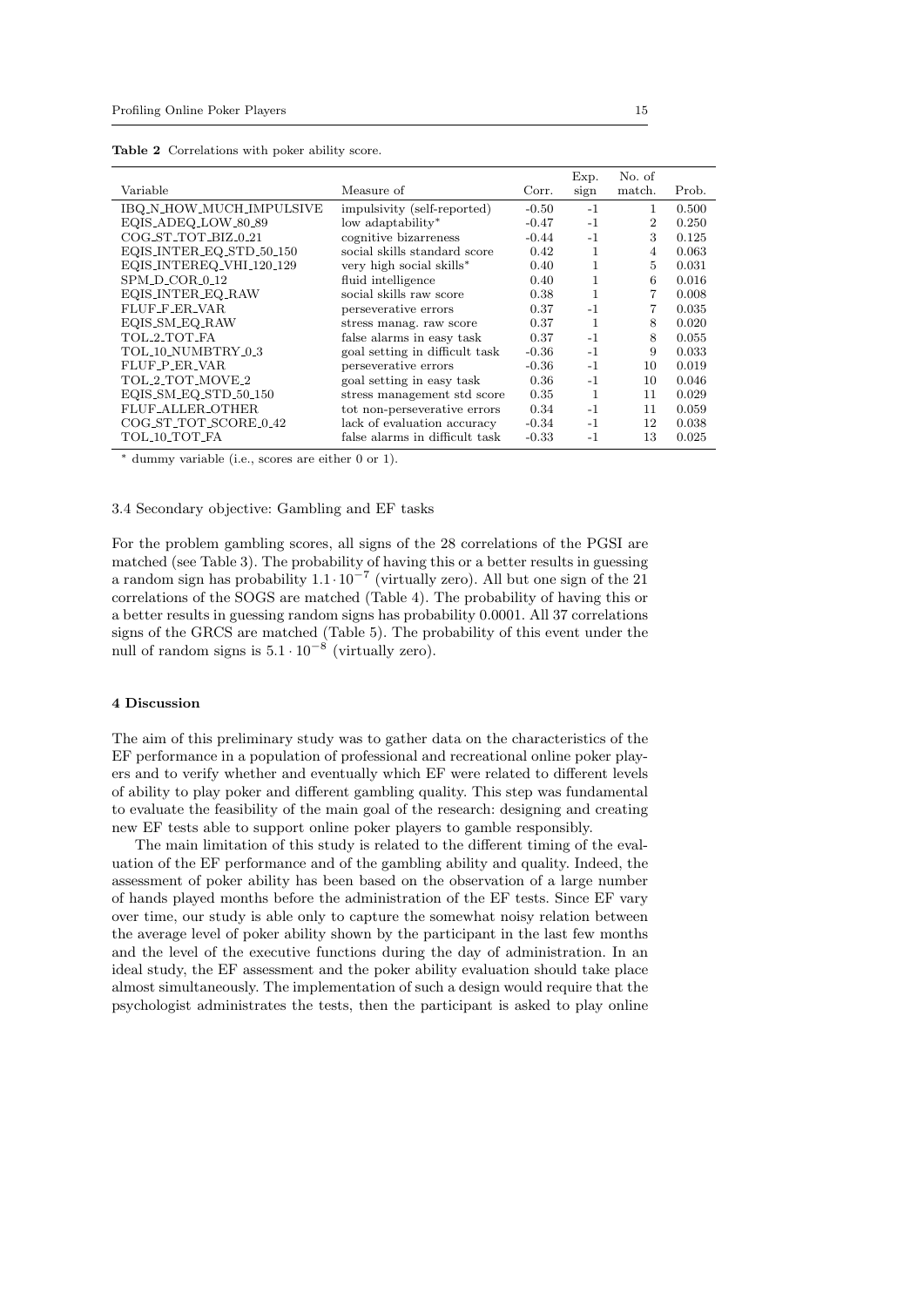Table 3 Correlations with PGSI severity score.

|                             |                                                         |         | Exp.         | No. Of         |       |
|-----------------------------|---------------------------------------------------------|---------|--------------|----------------|-------|
| Variable                    | Measure of                                              | Corr.   | sign         | match.         | Prob. |
| EQIS_INTRA_VHI_120_129      | Very high self-awareness & self-expression*             | $-0.55$ | $-1$         | $\mathbf{1}$   | 0.500 |
| FLUS_FR_ER_RIP              | Perseverations in searching strategy task               | 0.48    | $\mathbf{1}$ | $\overline{2}$ | 0.250 |
| <b>FLUS_ALLER_TOT</b>       | Tot. errors in searching strat. task                    | 0.47    | $\mathbf{1}$ | 3              | 0.125 |
| <b>FLUS_ALLER_RIP</b>       | Tot. perseverations in searching strat. task            | 0.46    | $\mathbf{1}$ | $\overline{4}$ | 0.063 |
| FLUS_FR_TOT_ER              | Tot. errors in a specific category                      | 0.46    | $\mathbf{1}$ | 5              | 0.031 |
| TOL_11_TOT_VIOL             | Tot, rules violations in the 11th run                   | $-0.45$ | $\mathbf{1}$ | 5              | 0.109 |
| EQIS_GM_EQ_STD_50_150       | General mood std score                                  | $-0.45$ | $-1$         | 6              | 0.063 |
| EQIS_TOTEQ_VHI_120_129      | Very high emot. quotient <sup>*</sup>                   | $-0.43$ | $-1$         | 7              | 0.035 |
| EQIS_GM_EQ_RAW              | General mood raw score                                  | $-0.43$ | $-1$         | 8              | 0.020 |
| EQIS_TOT_EQ_RAW             | Total emotional quot raw score                          | $-0.42$ | $-1$         | 9              | 0.011 |
| EQIS_SMEQ_VHI_120_129       | Very high stress management score                       | $-0.40$ | $-1$         | 10             | 0.006 |
| <b>EDUCATION</b>            | Years of schooling                                      | $-0.39$ | $-1$         | 11             | 0.003 |
| EQIS_GMEQ_VHI_120_129       | Very high general mood*                                 | $-0.38$ | $-1$         | 12             | 0.002 |
| EQIS_INTRA_EQ_STD_50_150    | Self-awareness & self-expression std score              | $-0.38$ | $-1$         | 13             | 0.001 |
| EQIS_TOT_EQ_STD             | Total emotional quot std score                          | $-0.38$ | $-1$         | 14             | 0.000 |
| IBQ_M_SMALLEST_AMOUNT_4DYS  | Ability to delay gratification                          | $-0.38$ | $-1$         | 15             | 0.000 |
| EQIS_INTRA_EQ_RAW           | Self-awareness & self-expression emotional quotient raw | $-0.37$ | $-1$         | 16             | 0.000 |
| EQIS_PIEQ_HI_110_119        | High social desirability                                | $-0.37$ | $-1$         | 17             | 0.000 |
| MAT_FA_TOT_0_270            | Tot errors in visual select attention task              | 0.36    | $\mathbf{1}$ | 18             | 0.000 |
| MAT_INTRUS_TOT_0.40         | Tot perseverations in visual select attention task      | 0.36    | $\mathbf{1}$ | 19             | 0.000 |
| IBQ_TOT_AK_IMMED_VS_PATIENT | Immediate rewards vs patient options                    | 0.35    | $\mathbf{1}$ | 20             | 0.000 |
| IBQ_G_400_NOW               | Immediate reward                                        | 0.35    | $\mathbf{1}$ | 21             | 0.000 |
| FDCT_N_COR_POS_0_1          | Accuracy of praxic abilities                            | $-0.35$ | $-1$         | 22             | 0.000 |
| FLUF_P_ER_RIP               | Perseverations in searching strategy task               | 0.34    | $\mathbf{1}$ | 23             | 0.000 |
| EQIS_TOTEQ_MED_90_109       | Average total emotional quotient                        | 0.34    | $\mathbf{1}$ | 24             | 0.000 |
| FDCT_MN_IND_0_1             | Attention to details                                    | $-0.34$ | $-1$         | 25             | 0.000 |
| MEMINT_10SEC_JL_TOT_0_9     | Working memory errors                                   | 0.33    | $\mathbf{1}$ | 26             | 0.000 |
| EQIS_INTER_EQ_RAW           | Social skills raw score                                 | $-0.33$ | $-1$         | 27             | 0.000 |

<sup>∗</sup> dummy variable.

Table 4 Correlations with SOGS score

|                                                  |                                                    |         | Exp.         | No. Of         |       |
|--------------------------------------------------|----------------------------------------------------|---------|--------------|----------------|-------|
| Variable                                         | Measure of                                         | Corr.   | sign         | match.         | Prob. |
| FDCT_HND_PROP_0_1                                | Attention to details in visuospatial task          | $-0.43$ | $-1$         | 1.             | 0.500 |
| MEMINT <sub>-10SEC</sub> -PMT <sub>-JL-0-3</sub> | Working memory errors                              | 0.43    | 1            | $\overline{2}$ | 0.250 |
| TOL_12_TOT_RA                                    | Right answers in the 12th TOL run                  | $-0.43$ | $-1$         | 3              | 0.125 |
| WCST_TR_COMP_1CAT                                | Environomental feedbacks needed to solve a problem | 0.41    | 1            | 4              | 0.063 |
| MAX_DAILYBET_10_100EUR                           | Max daily bet in Euro $(10-100)^*$                 | $-0.38$ | $-1$         | 5              | 0.031 |
| EQIS_INTRA_VHI_120_129                           | Very high self-awareness $\&$ self-expression*     | $-0.38$ | $-1$         | 6              | 0.016 |
| FLUF_L_ER_VAR                                    | Persevative errors in searching strategy task      | 0.37    | $\mathbf{1}$ | $\overline{7}$ | 0.008 |
| RSBQ_C_1000_CERTGAIN                             | Low risk seeking behavior                          | $-0.36$ | $-1$         | 8              | 0.004 |
| EQIS_INTEREQ_LOW_80_89                           | Very low social skills                             | 0.36    | $\mathbf 1$  | 9              | 0.002 |
| GRCS_TOT_SCORE_23_161                            | Gambling-related distortions                       | 0.36    | 1            | 10             | 0.001 |
| GRCS_TOT_AVER_1_7                                | Average Gambling-related distortions               | 0.36    | $\mathbf{1}$ | 11             | 0.000 |
| EQIS_INTRA_EQ_STD_50_150                         | Self-awareness & self-expression std score         | $-0.35$ | $-1$         | 12             | 0.000 |
| EQIS_INTRA_EQ_RAW                                | Self-awareness & self-expression raw score         | $-0.35$ | $-1$         | 13             | 0.000 |
| EQIS_TOT_EQ_RAW                                  | Total emotional quotient raw                       | $-0.35$ | $-1$         | 14             | 0.000 |
| FAB_MOTOR_0_3                                    | Motor programming ability                          | $-0.35$ | $-1$         | 15             | 0.000 |
| EQIS_TOTEQ_VLW_70_79                             | Very low total emotional quotient                  | 0.35    | 1            | 16             | 0.000 |
| EQIS_ADEQ_XLW_.70                                | Extra low adaptability                             | 0.35    | $\mathbf{1}$ | 17             | 0.000 |
| EQIS_GMEQ_VLW_70_79                              | Very low general mood                              | 0.35    | 1            | 18             | 0.000 |
| TOL_4_TOT_MOVE_3                                 | Goal setting ability                               | $-0.35$ | $\mathbf{1}$ | 18             | 0.000 |
| HAMA_NOA_0_13                                    | No Anxiety                                         | 0.34    | $-1$         | 18             | 0.000 |
| RSBQ_F_100_CERTGAIN                              | Very low risk seeking behavior                     | $-0.34$ | $-1$         | 19             | 0.000 |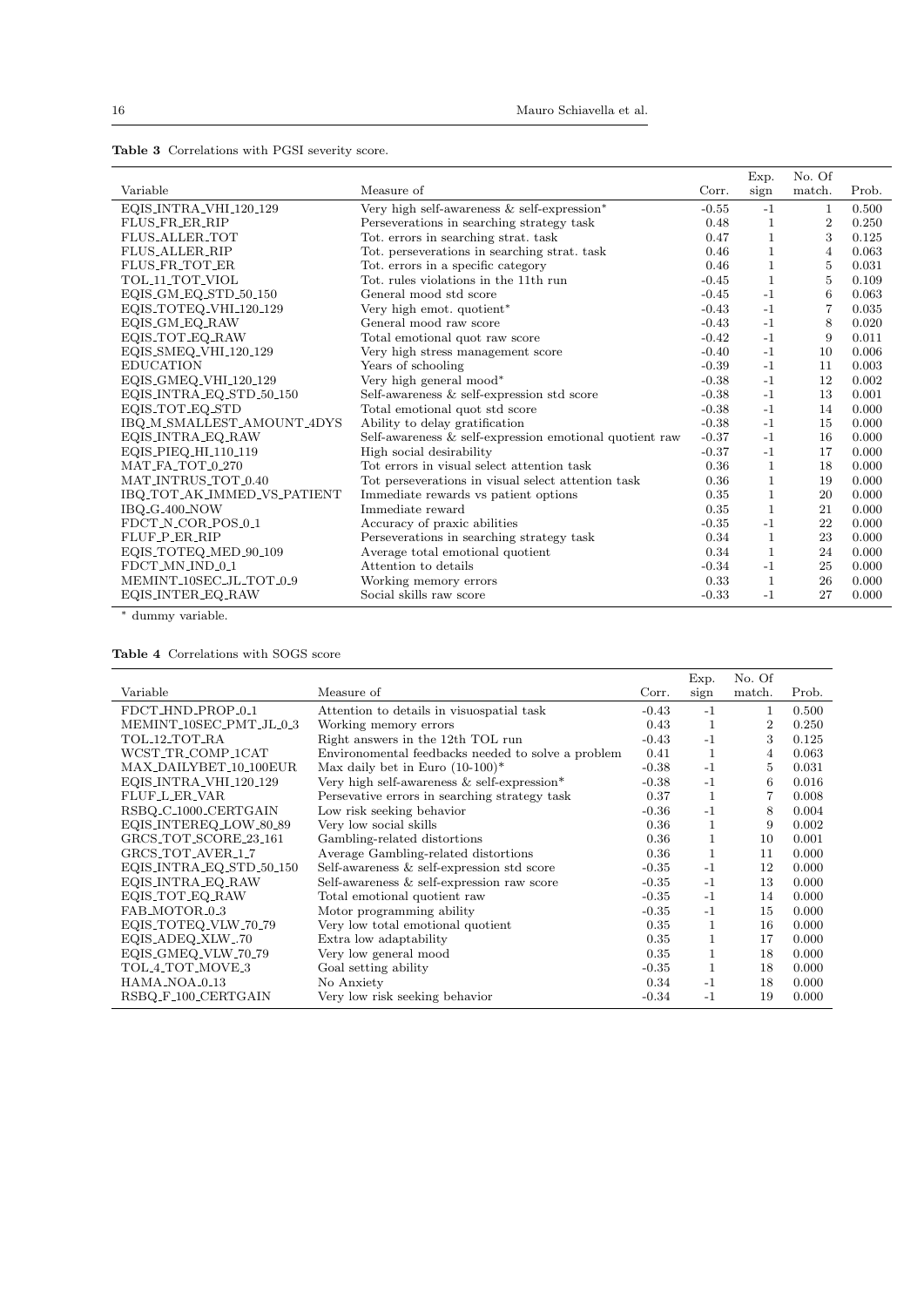| Variable<br>sign<br>Measure of<br>Corr.<br>match.<br>Prob.<br>FDCT_HND_PROP_0_1<br>$-0.61$<br>$-1$<br>0.500<br>attention to details in visuospatial task<br>$\mathbf{1}$<br>$\boldsymbol{2}$<br>MEMINT_10SEC_PMT_JL_0_3<br>0.61<br>0.250<br>working memory errors<br>1<br>3<br>TOL_12_TOT_RA<br>right answers in difficult goal setting task<br>$-0.61$<br>$-1$<br>0.125<br>FAB_MOTOR_0_3<br>$-1$<br>$\overline{4}$<br>0.063<br>motor programming ability<br>$-0.58$<br>very low general mood<br>$\overline{5}$<br>0.031<br>EQIS_GMEQ_VLW_70_79<br>0.58<br>$\mathbf{1}$<br>$\,6$<br>FDCT_N_COR_POS_0_1<br>accuracy in visuospatial task<br>$-0.56$<br>0.016<br>$-1$<br>WCST_TR_COMP_1CAT<br>environmental feedbacks needed to solve a problem<br>0.55<br>$\overline{7}$<br>1<br>0.008<br>MEMINT_10SEC_PMT_LP_0_3<br>working memory accuracy<br>$-0.53$<br>8<br>$-1$<br>0.004<br>9<br>0.002<br>MEMINT_10SEC_LP_TOT_0_9<br>working memory accuracy<br>$-0.48$<br>$-1$<br>perseveration errors (working memory)<br>MEMINT_ALLPERS_INTRUS_0_18<br>0.001<br>0.45<br>1<br>10<br>accuracy and attention to details<br>0.000<br>FDCT_CLK_CENTRE_0_1<br>$-0.45$<br>$-1$<br>11<br>SPM_TOT_COR_0_60<br>fluid intelligence<br>$-0.43$<br>$-1$<br>12<br>0.000<br>MEMINT <sub>-10SEC</sub> JL_TOT <sub>-0-9</sub><br>13<br>working memory errors<br>0.43<br>1<br>0.000<br>visuosp., planning, praxic abilities<br>FDCT_TOT_0_15<br>$-0.43$<br>14<br>0.000<br>$-1$<br>fluid intelligence<br>SPM_E_COR_0_12<br>$-0.42$<br>$-1$<br>15<br>0.000<br>depression score<br>0.42<br>0.000<br>HAMD_SCORE_0_51<br>1<br>16<br>low risk seeking behavior<br>17<br>RSBQ_G_500_CERTGAIN<br>0.42<br>$\mathbf{1}$<br>0.000<br>EQIS_TOTEQ_MED_90_109<br>average intelligent quotient<br>0.40<br>18<br>0.000<br>$\mathbf{1}$<br><b>EDUCATION</b><br>years of schooling<br>$-1$<br>$-0.40$<br>19<br>0.000<br>20<br>HAMD_NOD_0_7<br>no depression<br>$-0.40$<br>$-1$<br>0.000<br>21<br>HAMD LOW D 8.17<br>low depression score<br>0.40<br>$\mathbf{1}$<br>0.000<br>22<br>EQIS_SMEQ_MED_90_109<br>average stress management ability<br>0.38<br>0.000<br>$\mathbf{1}$<br>IBQ_TOT_AK_IMMED_VS_PATIENT_OPT_0_11<br>impulsivity, immediate gratification<br>23<br>0.000<br>0.37<br>$\mathbf{1}$<br>MEMINT_10SEC_PERS_INTRUS_TOT_0_9<br>0.37<br>24<br>perseveration errors (working memory)<br>1<br>0.000<br>$-0.37$<br>$-1$<br>25<br>STR_DN_ER_0_30<br>errors in visual attention task<br>0.000<br>26<br>STR_TOT_ER.2_RD_DN<br>average errors in visual attention tasks<br>$-0.37$<br>$-1$<br>0.000<br>$-0.37$<br>27<br>SPM_D_COR_0_12<br>fluid intelligence<br>$-1$<br>0.000<br>0.37<br>28<br>IBQ_G_400_NOW<br>immediate gratification<br>$\mathbf{1}$<br>0.000<br>29<br>STR_EFF_T_SEC<br>speed in response inhibition task<br>0.36<br>$\mathbf{1}$<br>0.000<br>IBQ_TOT_FH_IMMED_VS_SEQ_DR_0_3<br>30<br>immediate gratification<br>0.35<br>$\mathbf{1}$<br>0.000<br>31<br>FAB_GONOGO_PERS_ANSW_INTRUS<br>perseveration errors<br>0.35<br>$\mathbf{1}$<br>0.000<br>MEMINT_30SEC_PERS_INTRUS_TOT_0_9<br>0.35<br>32<br>perseveration errors<br>0.000<br>$\mathbf 1$<br>33<br>FLUF_P_ER_RIP<br>perseveration errors<br>0.35<br>$\mathbf{1}$<br>0.000<br>IBQ_L_PAY_OVERNIGHT_SHIPPING<br>34<br>impulsivity<br>0.35<br>$\mathbf{1}$<br>0.000<br>average social desirability<br>0.34<br>35<br>0.000<br>EQIS_PIEQ_MED_90_109<br>1<br>FAB_TOT_0_18<br>frontal abilities performance<br>$-0.34$<br>36<br>$-1$<br>0.000<br>37<br>general mood std score<br>$-0.33$<br>$-1$<br>EQIS_GM_EQ_STD_50_150<br>0.000 |  | Exp. | No. Of |  |
|------------------------------------------------------------------------------------------------------------------------------------------------------------------------------------------------------------------------------------------------------------------------------------------------------------------------------------------------------------------------------------------------------------------------------------------------------------------------------------------------------------------------------------------------------------------------------------------------------------------------------------------------------------------------------------------------------------------------------------------------------------------------------------------------------------------------------------------------------------------------------------------------------------------------------------------------------------------------------------------------------------------------------------------------------------------------------------------------------------------------------------------------------------------------------------------------------------------------------------------------------------------------------------------------------------------------------------------------------------------------------------------------------------------------------------------------------------------------------------------------------------------------------------------------------------------------------------------------------------------------------------------------------------------------------------------------------------------------------------------------------------------------------------------------------------------------------------------------------------------------------------------------------------------------------------------------------------------------------------------------------------------------------------------------------------------------------------------------------------------------------------------------------------------------------------------------------------------------------------------------------------------------------------------------------------------------------------------------------------------------------------------------------------------------------------------------------------------------------------------------------------------------------------------------------------------------------------------------------------------------------------------------------------------------------------------------------------------------------------------------------------------------------------------------------------------------------------------------------------------------------------------------------------------------------------------------------------------------------------------------------------------------------------------------------------------------------------------------------------------------------------------------------------------------------------------------------------------------------------------------------------------------------------------------------------------------------------------------------------------------------------------------------------------------------------------------------------------------------------------------------------------------------------------------------------|--|------|--------|--|
|                                                                                                                                                                                                                                                                                                                                                                                                                                                                                                                                                                                                                                                                                                                                                                                                                                                                                                                                                                                                                                                                                                                                                                                                                                                                                                                                                                                                                                                                                                                                                                                                                                                                                                                                                                                                                                                                                                                                                                                                                                                                                                                                                                                                                                                                                                                                                                                                                                                                                                                                                                                                                                                                                                                                                                                                                                                                                                                                                                                                                                                                                                                                                                                                                                                                                                                                                                                                                                                                                                                                                            |  |      |        |  |
|                                                                                                                                                                                                                                                                                                                                                                                                                                                                                                                                                                                                                                                                                                                                                                                                                                                                                                                                                                                                                                                                                                                                                                                                                                                                                                                                                                                                                                                                                                                                                                                                                                                                                                                                                                                                                                                                                                                                                                                                                                                                                                                                                                                                                                                                                                                                                                                                                                                                                                                                                                                                                                                                                                                                                                                                                                                                                                                                                                                                                                                                                                                                                                                                                                                                                                                                                                                                                                                                                                                                                            |  |      |        |  |
|                                                                                                                                                                                                                                                                                                                                                                                                                                                                                                                                                                                                                                                                                                                                                                                                                                                                                                                                                                                                                                                                                                                                                                                                                                                                                                                                                                                                                                                                                                                                                                                                                                                                                                                                                                                                                                                                                                                                                                                                                                                                                                                                                                                                                                                                                                                                                                                                                                                                                                                                                                                                                                                                                                                                                                                                                                                                                                                                                                                                                                                                                                                                                                                                                                                                                                                                                                                                                                                                                                                                                            |  |      |        |  |
|                                                                                                                                                                                                                                                                                                                                                                                                                                                                                                                                                                                                                                                                                                                                                                                                                                                                                                                                                                                                                                                                                                                                                                                                                                                                                                                                                                                                                                                                                                                                                                                                                                                                                                                                                                                                                                                                                                                                                                                                                                                                                                                                                                                                                                                                                                                                                                                                                                                                                                                                                                                                                                                                                                                                                                                                                                                                                                                                                                                                                                                                                                                                                                                                                                                                                                                                                                                                                                                                                                                                                            |  |      |        |  |
|                                                                                                                                                                                                                                                                                                                                                                                                                                                                                                                                                                                                                                                                                                                                                                                                                                                                                                                                                                                                                                                                                                                                                                                                                                                                                                                                                                                                                                                                                                                                                                                                                                                                                                                                                                                                                                                                                                                                                                                                                                                                                                                                                                                                                                                                                                                                                                                                                                                                                                                                                                                                                                                                                                                                                                                                                                                                                                                                                                                                                                                                                                                                                                                                                                                                                                                                                                                                                                                                                                                                                            |  |      |        |  |
|                                                                                                                                                                                                                                                                                                                                                                                                                                                                                                                                                                                                                                                                                                                                                                                                                                                                                                                                                                                                                                                                                                                                                                                                                                                                                                                                                                                                                                                                                                                                                                                                                                                                                                                                                                                                                                                                                                                                                                                                                                                                                                                                                                                                                                                                                                                                                                                                                                                                                                                                                                                                                                                                                                                                                                                                                                                                                                                                                                                                                                                                                                                                                                                                                                                                                                                                                                                                                                                                                                                                                            |  |      |        |  |
|                                                                                                                                                                                                                                                                                                                                                                                                                                                                                                                                                                                                                                                                                                                                                                                                                                                                                                                                                                                                                                                                                                                                                                                                                                                                                                                                                                                                                                                                                                                                                                                                                                                                                                                                                                                                                                                                                                                                                                                                                                                                                                                                                                                                                                                                                                                                                                                                                                                                                                                                                                                                                                                                                                                                                                                                                                                                                                                                                                                                                                                                                                                                                                                                                                                                                                                                                                                                                                                                                                                                                            |  |      |        |  |
|                                                                                                                                                                                                                                                                                                                                                                                                                                                                                                                                                                                                                                                                                                                                                                                                                                                                                                                                                                                                                                                                                                                                                                                                                                                                                                                                                                                                                                                                                                                                                                                                                                                                                                                                                                                                                                                                                                                                                                                                                                                                                                                                                                                                                                                                                                                                                                                                                                                                                                                                                                                                                                                                                                                                                                                                                                                                                                                                                                                                                                                                                                                                                                                                                                                                                                                                                                                                                                                                                                                                                            |  |      |        |  |
|                                                                                                                                                                                                                                                                                                                                                                                                                                                                                                                                                                                                                                                                                                                                                                                                                                                                                                                                                                                                                                                                                                                                                                                                                                                                                                                                                                                                                                                                                                                                                                                                                                                                                                                                                                                                                                                                                                                                                                                                                                                                                                                                                                                                                                                                                                                                                                                                                                                                                                                                                                                                                                                                                                                                                                                                                                                                                                                                                                                                                                                                                                                                                                                                                                                                                                                                                                                                                                                                                                                                                            |  |      |        |  |
|                                                                                                                                                                                                                                                                                                                                                                                                                                                                                                                                                                                                                                                                                                                                                                                                                                                                                                                                                                                                                                                                                                                                                                                                                                                                                                                                                                                                                                                                                                                                                                                                                                                                                                                                                                                                                                                                                                                                                                                                                                                                                                                                                                                                                                                                                                                                                                                                                                                                                                                                                                                                                                                                                                                                                                                                                                                                                                                                                                                                                                                                                                                                                                                                                                                                                                                                                                                                                                                                                                                                                            |  |      |        |  |
|                                                                                                                                                                                                                                                                                                                                                                                                                                                                                                                                                                                                                                                                                                                                                                                                                                                                                                                                                                                                                                                                                                                                                                                                                                                                                                                                                                                                                                                                                                                                                                                                                                                                                                                                                                                                                                                                                                                                                                                                                                                                                                                                                                                                                                                                                                                                                                                                                                                                                                                                                                                                                                                                                                                                                                                                                                                                                                                                                                                                                                                                                                                                                                                                                                                                                                                                                                                                                                                                                                                                                            |  |      |        |  |
|                                                                                                                                                                                                                                                                                                                                                                                                                                                                                                                                                                                                                                                                                                                                                                                                                                                                                                                                                                                                                                                                                                                                                                                                                                                                                                                                                                                                                                                                                                                                                                                                                                                                                                                                                                                                                                                                                                                                                                                                                                                                                                                                                                                                                                                                                                                                                                                                                                                                                                                                                                                                                                                                                                                                                                                                                                                                                                                                                                                                                                                                                                                                                                                                                                                                                                                                                                                                                                                                                                                                                            |  |      |        |  |
|                                                                                                                                                                                                                                                                                                                                                                                                                                                                                                                                                                                                                                                                                                                                                                                                                                                                                                                                                                                                                                                                                                                                                                                                                                                                                                                                                                                                                                                                                                                                                                                                                                                                                                                                                                                                                                                                                                                                                                                                                                                                                                                                                                                                                                                                                                                                                                                                                                                                                                                                                                                                                                                                                                                                                                                                                                                                                                                                                                                                                                                                                                                                                                                                                                                                                                                                                                                                                                                                                                                                                            |  |      |        |  |
|                                                                                                                                                                                                                                                                                                                                                                                                                                                                                                                                                                                                                                                                                                                                                                                                                                                                                                                                                                                                                                                                                                                                                                                                                                                                                                                                                                                                                                                                                                                                                                                                                                                                                                                                                                                                                                                                                                                                                                                                                                                                                                                                                                                                                                                                                                                                                                                                                                                                                                                                                                                                                                                                                                                                                                                                                                                                                                                                                                                                                                                                                                                                                                                                                                                                                                                                                                                                                                                                                                                                                            |  |      |        |  |
|                                                                                                                                                                                                                                                                                                                                                                                                                                                                                                                                                                                                                                                                                                                                                                                                                                                                                                                                                                                                                                                                                                                                                                                                                                                                                                                                                                                                                                                                                                                                                                                                                                                                                                                                                                                                                                                                                                                                                                                                                                                                                                                                                                                                                                                                                                                                                                                                                                                                                                                                                                                                                                                                                                                                                                                                                                                                                                                                                                                                                                                                                                                                                                                                                                                                                                                                                                                                                                                                                                                                                            |  |      |        |  |
|                                                                                                                                                                                                                                                                                                                                                                                                                                                                                                                                                                                                                                                                                                                                                                                                                                                                                                                                                                                                                                                                                                                                                                                                                                                                                                                                                                                                                                                                                                                                                                                                                                                                                                                                                                                                                                                                                                                                                                                                                                                                                                                                                                                                                                                                                                                                                                                                                                                                                                                                                                                                                                                                                                                                                                                                                                                                                                                                                                                                                                                                                                                                                                                                                                                                                                                                                                                                                                                                                                                                                            |  |      |        |  |
|                                                                                                                                                                                                                                                                                                                                                                                                                                                                                                                                                                                                                                                                                                                                                                                                                                                                                                                                                                                                                                                                                                                                                                                                                                                                                                                                                                                                                                                                                                                                                                                                                                                                                                                                                                                                                                                                                                                                                                                                                                                                                                                                                                                                                                                                                                                                                                                                                                                                                                                                                                                                                                                                                                                                                                                                                                                                                                                                                                                                                                                                                                                                                                                                                                                                                                                                                                                                                                                                                                                                                            |  |      |        |  |
|                                                                                                                                                                                                                                                                                                                                                                                                                                                                                                                                                                                                                                                                                                                                                                                                                                                                                                                                                                                                                                                                                                                                                                                                                                                                                                                                                                                                                                                                                                                                                                                                                                                                                                                                                                                                                                                                                                                                                                                                                                                                                                                                                                                                                                                                                                                                                                                                                                                                                                                                                                                                                                                                                                                                                                                                                                                                                                                                                                                                                                                                                                                                                                                                                                                                                                                                                                                                                                                                                                                                                            |  |      |        |  |
|                                                                                                                                                                                                                                                                                                                                                                                                                                                                                                                                                                                                                                                                                                                                                                                                                                                                                                                                                                                                                                                                                                                                                                                                                                                                                                                                                                                                                                                                                                                                                                                                                                                                                                                                                                                                                                                                                                                                                                                                                                                                                                                                                                                                                                                                                                                                                                                                                                                                                                                                                                                                                                                                                                                                                                                                                                                                                                                                                                                                                                                                                                                                                                                                                                                                                                                                                                                                                                                                                                                                                            |  |      |        |  |
|                                                                                                                                                                                                                                                                                                                                                                                                                                                                                                                                                                                                                                                                                                                                                                                                                                                                                                                                                                                                                                                                                                                                                                                                                                                                                                                                                                                                                                                                                                                                                                                                                                                                                                                                                                                                                                                                                                                                                                                                                                                                                                                                                                                                                                                                                                                                                                                                                                                                                                                                                                                                                                                                                                                                                                                                                                                                                                                                                                                                                                                                                                                                                                                                                                                                                                                                                                                                                                                                                                                                                            |  |      |        |  |
|                                                                                                                                                                                                                                                                                                                                                                                                                                                                                                                                                                                                                                                                                                                                                                                                                                                                                                                                                                                                                                                                                                                                                                                                                                                                                                                                                                                                                                                                                                                                                                                                                                                                                                                                                                                                                                                                                                                                                                                                                                                                                                                                                                                                                                                                                                                                                                                                                                                                                                                                                                                                                                                                                                                                                                                                                                                                                                                                                                                                                                                                                                                                                                                                                                                                                                                                                                                                                                                                                                                                                            |  |      |        |  |
|                                                                                                                                                                                                                                                                                                                                                                                                                                                                                                                                                                                                                                                                                                                                                                                                                                                                                                                                                                                                                                                                                                                                                                                                                                                                                                                                                                                                                                                                                                                                                                                                                                                                                                                                                                                                                                                                                                                                                                                                                                                                                                                                                                                                                                                                                                                                                                                                                                                                                                                                                                                                                                                                                                                                                                                                                                                                                                                                                                                                                                                                                                                                                                                                                                                                                                                                                                                                                                                                                                                                                            |  |      |        |  |
|                                                                                                                                                                                                                                                                                                                                                                                                                                                                                                                                                                                                                                                                                                                                                                                                                                                                                                                                                                                                                                                                                                                                                                                                                                                                                                                                                                                                                                                                                                                                                                                                                                                                                                                                                                                                                                                                                                                                                                                                                                                                                                                                                                                                                                                                                                                                                                                                                                                                                                                                                                                                                                                                                                                                                                                                                                                                                                                                                                                                                                                                                                                                                                                                                                                                                                                                                                                                                                                                                                                                                            |  |      |        |  |
|                                                                                                                                                                                                                                                                                                                                                                                                                                                                                                                                                                                                                                                                                                                                                                                                                                                                                                                                                                                                                                                                                                                                                                                                                                                                                                                                                                                                                                                                                                                                                                                                                                                                                                                                                                                                                                                                                                                                                                                                                                                                                                                                                                                                                                                                                                                                                                                                                                                                                                                                                                                                                                                                                                                                                                                                                                                                                                                                                                                                                                                                                                                                                                                                                                                                                                                                                                                                                                                                                                                                                            |  |      |        |  |
|                                                                                                                                                                                                                                                                                                                                                                                                                                                                                                                                                                                                                                                                                                                                                                                                                                                                                                                                                                                                                                                                                                                                                                                                                                                                                                                                                                                                                                                                                                                                                                                                                                                                                                                                                                                                                                                                                                                                                                                                                                                                                                                                                                                                                                                                                                                                                                                                                                                                                                                                                                                                                                                                                                                                                                                                                                                                                                                                                                                                                                                                                                                                                                                                                                                                                                                                                                                                                                                                                                                                                            |  |      |        |  |
|                                                                                                                                                                                                                                                                                                                                                                                                                                                                                                                                                                                                                                                                                                                                                                                                                                                                                                                                                                                                                                                                                                                                                                                                                                                                                                                                                                                                                                                                                                                                                                                                                                                                                                                                                                                                                                                                                                                                                                                                                                                                                                                                                                                                                                                                                                                                                                                                                                                                                                                                                                                                                                                                                                                                                                                                                                                                                                                                                                                                                                                                                                                                                                                                                                                                                                                                                                                                                                                                                                                                                            |  |      |        |  |
|                                                                                                                                                                                                                                                                                                                                                                                                                                                                                                                                                                                                                                                                                                                                                                                                                                                                                                                                                                                                                                                                                                                                                                                                                                                                                                                                                                                                                                                                                                                                                                                                                                                                                                                                                                                                                                                                                                                                                                                                                                                                                                                                                                                                                                                                                                                                                                                                                                                                                                                                                                                                                                                                                                                                                                                                                                                                                                                                                                                                                                                                                                                                                                                                                                                                                                                                                                                                                                                                                                                                                            |  |      |        |  |
|                                                                                                                                                                                                                                                                                                                                                                                                                                                                                                                                                                                                                                                                                                                                                                                                                                                                                                                                                                                                                                                                                                                                                                                                                                                                                                                                                                                                                                                                                                                                                                                                                                                                                                                                                                                                                                                                                                                                                                                                                                                                                                                                                                                                                                                                                                                                                                                                                                                                                                                                                                                                                                                                                                                                                                                                                                                                                                                                                                                                                                                                                                                                                                                                                                                                                                                                                                                                                                                                                                                                                            |  |      |        |  |
|                                                                                                                                                                                                                                                                                                                                                                                                                                                                                                                                                                                                                                                                                                                                                                                                                                                                                                                                                                                                                                                                                                                                                                                                                                                                                                                                                                                                                                                                                                                                                                                                                                                                                                                                                                                                                                                                                                                                                                                                                                                                                                                                                                                                                                                                                                                                                                                                                                                                                                                                                                                                                                                                                                                                                                                                                                                                                                                                                                                                                                                                                                                                                                                                                                                                                                                                                                                                                                                                                                                                                            |  |      |        |  |
|                                                                                                                                                                                                                                                                                                                                                                                                                                                                                                                                                                                                                                                                                                                                                                                                                                                                                                                                                                                                                                                                                                                                                                                                                                                                                                                                                                                                                                                                                                                                                                                                                                                                                                                                                                                                                                                                                                                                                                                                                                                                                                                                                                                                                                                                                                                                                                                                                                                                                                                                                                                                                                                                                                                                                                                                                                                                                                                                                                                                                                                                                                                                                                                                                                                                                                                                                                                                                                                                                                                                                            |  |      |        |  |
|                                                                                                                                                                                                                                                                                                                                                                                                                                                                                                                                                                                                                                                                                                                                                                                                                                                                                                                                                                                                                                                                                                                                                                                                                                                                                                                                                                                                                                                                                                                                                                                                                                                                                                                                                                                                                                                                                                                                                                                                                                                                                                                                                                                                                                                                                                                                                                                                                                                                                                                                                                                                                                                                                                                                                                                                                                                                                                                                                                                                                                                                                                                                                                                                                                                                                                                                                                                                                                                                                                                                                            |  |      |        |  |
|                                                                                                                                                                                                                                                                                                                                                                                                                                                                                                                                                                                                                                                                                                                                                                                                                                                                                                                                                                                                                                                                                                                                                                                                                                                                                                                                                                                                                                                                                                                                                                                                                                                                                                                                                                                                                                                                                                                                                                                                                                                                                                                                                                                                                                                                                                                                                                                                                                                                                                                                                                                                                                                                                                                                                                                                                                                                                                                                                                                                                                                                                                                                                                                                                                                                                                                                                                                                                                                                                                                                                            |  |      |        |  |
|                                                                                                                                                                                                                                                                                                                                                                                                                                                                                                                                                                                                                                                                                                                                                                                                                                                                                                                                                                                                                                                                                                                                                                                                                                                                                                                                                                                                                                                                                                                                                                                                                                                                                                                                                                                                                                                                                                                                                                                                                                                                                                                                                                                                                                                                                                                                                                                                                                                                                                                                                                                                                                                                                                                                                                                                                                                                                                                                                                                                                                                                                                                                                                                                                                                                                                                                                                                                                                                                                                                                                            |  |      |        |  |
|                                                                                                                                                                                                                                                                                                                                                                                                                                                                                                                                                                                                                                                                                                                                                                                                                                                                                                                                                                                                                                                                                                                                                                                                                                                                                                                                                                                                                                                                                                                                                                                                                                                                                                                                                                                                                                                                                                                                                                                                                                                                                                                                                                                                                                                                                                                                                                                                                                                                                                                                                                                                                                                                                                                                                                                                                                                                                                                                                                                                                                                                                                                                                                                                                                                                                                                                                                                                                                                                                                                                                            |  |      |        |  |
|                                                                                                                                                                                                                                                                                                                                                                                                                                                                                                                                                                                                                                                                                                                                                                                                                                                                                                                                                                                                                                                                                                                                                                                                                                                                                                                                                                                                                                                                                                                                                                                                                                                                                                                                                                                                                                                                                                                                                                                                                                                                                                                                                                                                                                                                                                                                                                                                                                                                                                                                                                                                                                                                                                                                                                                                                                                                                                                                                                                                                                                                                                                                                                                                                                                                                                                                                                                                                                                                                                                                                            |  |      |        |  |
|                                                                                                                                                                                                                                                                                                                                                                                                                                                                                                                                                                                                                                                                                                                                                                                                                                                                                                                                                                                                                                                                                                                                                                                                                                                                                                                                                                                                                                                                                                                                                                                                                                                                                                                                                                                                                                                                                                                                                                                                                                                                                                                                                                                                                                                                                                                                                                                                                                                                                                                                                                                                                                                                                                                                                                                                                                                                                                                                                                                                                                                                                                                                                                                                                                                                                                                                                                                                                                                                                                                                                            |  |      |        |  |
|                                                                                                                                                                                                                                                                                                                                                                                                                                                                                                                                                                                                                                                                                                                                                                                                                                                                                                                                                                                                                                                                                                                                                                                                                                                                                                                                                                                                                                                                                                                                                                                                                                                                                                                                                                                                                                                                                                                                                                                                                                                                                                                                                                                                                                                                                                                                                                                                                                                                                                                                                                                                                                                                                                                                                                                                                                                                                                                                                                                                                                                                                                                                                                                                                                                                                                                                                                                                                                                                                                                                                            |  |      |        |  |
|                                                                                                                                                                                                                                                                                                                                                                                                                                                                                                                                                                                                                                                                                                                                                                                                                                                                                                                                                                                                                                                                                                                                                                                                                                                                                                                                                                                                                                                                                                                                                                                                                                                                                                                                                                                                                                                                                                                                                                                                                                                                                                                                                                                                                                                                                                                                                                                                                                                                                                                                                                                                                                                                                                                                                                                                                                                                                                                                                                                                                                                                                                                                                                                                                                                                                                                                                                                                                                                                                                                                                            |  |      |        |  |

poker and his/her playing session is recorded, so that the experts can evaluated it. This limitation is less salient for the gambling quality variables, since the relative questionnaires were administered in the same day of the EF tests (with the exception of PGSI, which was filled online by the participants weeks before the administration of the EF tests). On the other hand, the questions in these questionnaires refer to a long time span in the present and past life of the respondent. The second limitation of the study is the moderate sample size. Budget and time constraints prevented us from overcoming these limitations. However, as the next sections document, the results of this study provide important pieces of information about the most relevant EF influencing the ability and game quality of online poker players.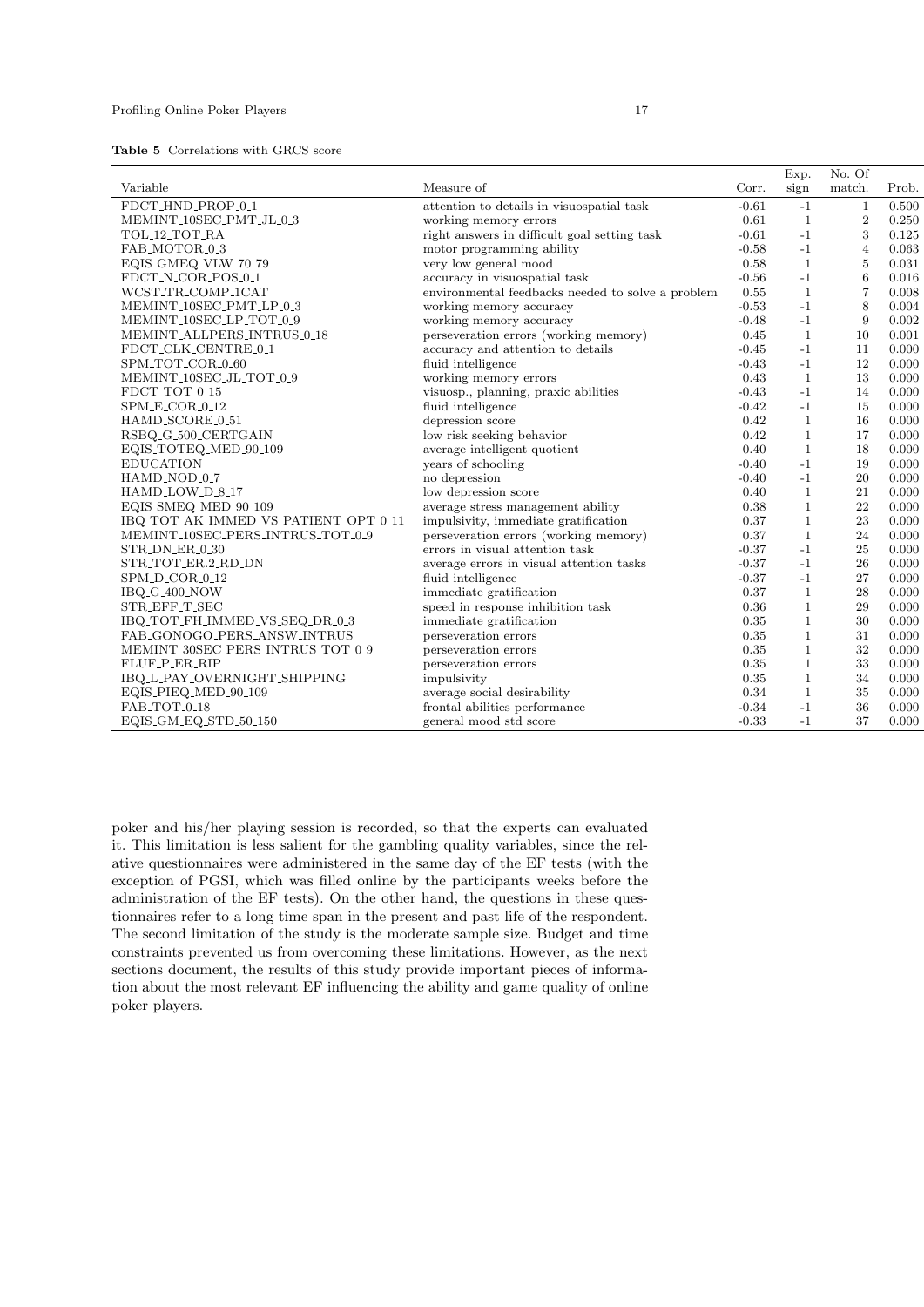# 4.1 Poker ability predictors

We found significant predictors of the poker ability score in 6 tests. In particular, there are good predictors 1) in a Ravens Standard Progressive Matrices (SPM) variable that measure the fluid intelligence and sustained attention in a hard part of the test, 2) in those Cognitive Estimation Task (COGST) variables related to deductive reasoning, evaluation accuracy, problem solving, development of an appropriate strategy and self-monitoring (better total score and lower cognitive bizarreness), 3) in the Emotional Quotient Inventory Short (EQIS) Stress Management score (EQIS SM), composed by the Stress Tolerance and Impulse Control scores, in the Interpersonal score (EQIS INTER - Empathy, Social Responsibility, Interpersonal Relationship) and Adaptability scale (EQIS AD - Reality-Testing, Flexibility, Problem Solving), 4) in those Tower of London variables (TOL) evaluating errors (perseverative and non-perseverative) in easy and hard runs of this goal setting task (Initiating, Planning, Problem Solving and Strategic Behavior); 5) in those variables of the Phonemic part of the Verbal Fluency Test (FLUF), measuring errors (perseverative and non-perseverative); 6) in the Intertemporal Behavior Questionnaire variables related to the ability to inhibit responses (IBQ).

### 4.1.1 Not discriminating for poker ability

The variables that don't appear in the results of data analysis were used to understand which characteristics (e.g., executive functions, mood, risk attitude) was not able to discriminate poker players on the basis of their ability: education (years), depression (HAMD), anxiety (HAMA), gambling related cognition (GRCS), gambling quality (PGSI; SOGS), risk seeking behavior (RSBQ), attention shifting (TMT), praxic abilities (FDCT), sensitivity to interference (FAB, MEMINT, STROOP). We found no correlations between poker ability and gambling quality as assessed by SOGS, PGSI and GRCS. Furthermore, no correlations between poker ability and depression and anxiety have been found. According to these results, also strong poker players can be problematic/pathological gamblers and can have cognitive distortions related to gambling. The fact that risk attitude does not correlate with poker ability seems to confirm the outcomes about the quality of gambling. Furthermore, strong poker players can be depressed and/or anxious and these are conditions that the literature on poker players (Barrault and Varescon 2013) already showed to be correlated with pathological gambling (see Section 2.4.5). An higher level of education is not necessary to become a strong poker player.

#### 4.2 The strong(er) poker player's profile

On the basis of the good predictors of poker ability, the profile of the strong(er), (more) skilled online poker player is as follows:

- is less impulsive (self-reported), being able to inhibit impulsive/inappropriate responses (Response inhibition - IBQ);
- has less frequently a low adaptability (Reality-Testing, Flexibility and Problem-Solving - EQIS);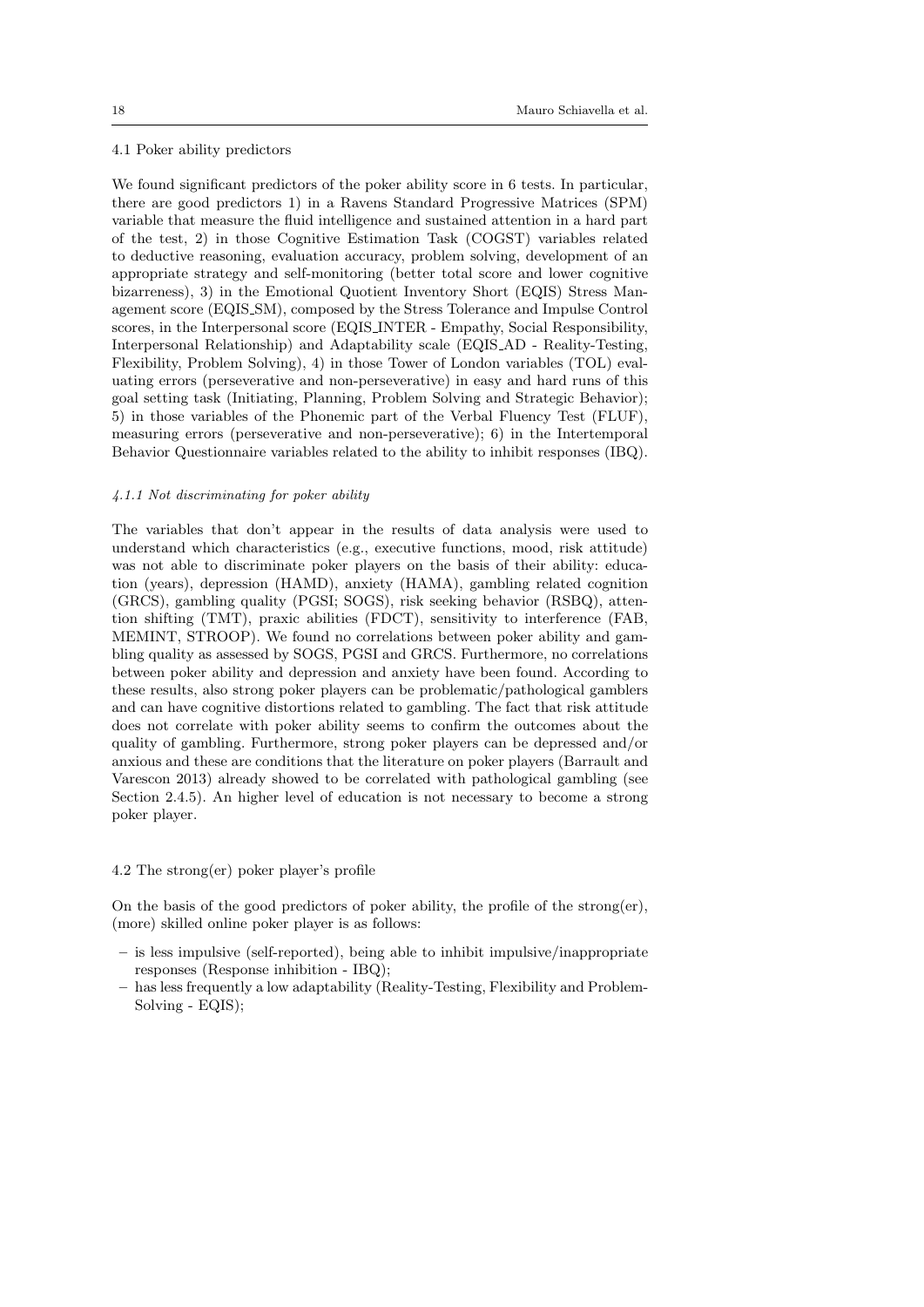- shows lower cognitive bizarreness while estimating measurements of a quantity (COGST);
- is more able to reason from one or more statements to reach a logically certain conclusion (Deductive reasoning - COGST);
- is more able to provide measurements of a quantity, that are close to the true value (Evaluation Accuracy - COGST);
- is more aware of what he/she knows and able to make accurate assessment of his/her knowledge and/or skill (Self-Monitoring - COGST);
- is more able to think logically and solve problems in novel situations, independently of acquired knowledge (Fluid Intelligence - SPM);
- makes more perseverative and non-perseverative errors while attempting to generate an appropriate searching strategy in a fast verbal task (FLUF)
- makes less perseverative errors when that fast verbal task is harder (FLUF);
- makes more errors when a goal setting task is easy but less errors when it gets more difficult (Initiating, Planning, Strategic Behavior, Problem Solving - TOL);
- is more able to tolerate stress and control impulses (Stress Management EQIS);
- has more frequently very high social skills and overall is more able to interact and communicate with others (Social Skills - EQIS).

# 4.3 Gambling predictors

Since the gambling assessment is composed by three questionnaires (PGSI, SOGS and GRCS), each one providing its own classification and referring to three different life time-frames (respectively, last 12 months, whole life, actual moment), three clusters of gambling predictors are shown below. Each cluster has been used to compose a specific profile (see sections 4.4.1, 4.4.2 and 4.4.3)

# 4.3.1 PGSI gambling predictors

Several assessment tools provide predictors of the gambling quality as evaluated by the PGSI: 1) Some EQ-i:S scales scores such as General Mood (EQIS GM – Happiness and Optimism scales); Intrapersonal (EQIS INTRA – Self-Regard; Emotional Self-Awareness, Assertiveness, Independence, Self-Actualization) and the total Emotional Quotient score (EQIS TOTEQ); 2) the perseverative and non perseverative errors made while using the ability to generate appropriate searching strategies (Verbal Fluency Test – both FLUF and FLUS); 3) the Tower of London (TOL) variable assessing rules violations during a difficult run of this goal setting task (Initiating, Planning, Problem Solving and Strategic Behavior); 4) the Free Drawn Clock Test (FDCT) variables measuring attention to details and the accuracy of praxic abilities; 5) the lower ability to delay gratification, the seek for immediate gratifications instead of patient options (IBQ – Shane Frederick's Intertemporal Behavior Questionnaire); 6) total errors and total perseverative errors in the Attentive Matrices (MAT), a task evaluating visual selective attention; 7) errors made in the easier part of a working memory task (MEMINT).

Education is a further predictor: the lower level of schooling, the higher score in problem gambling.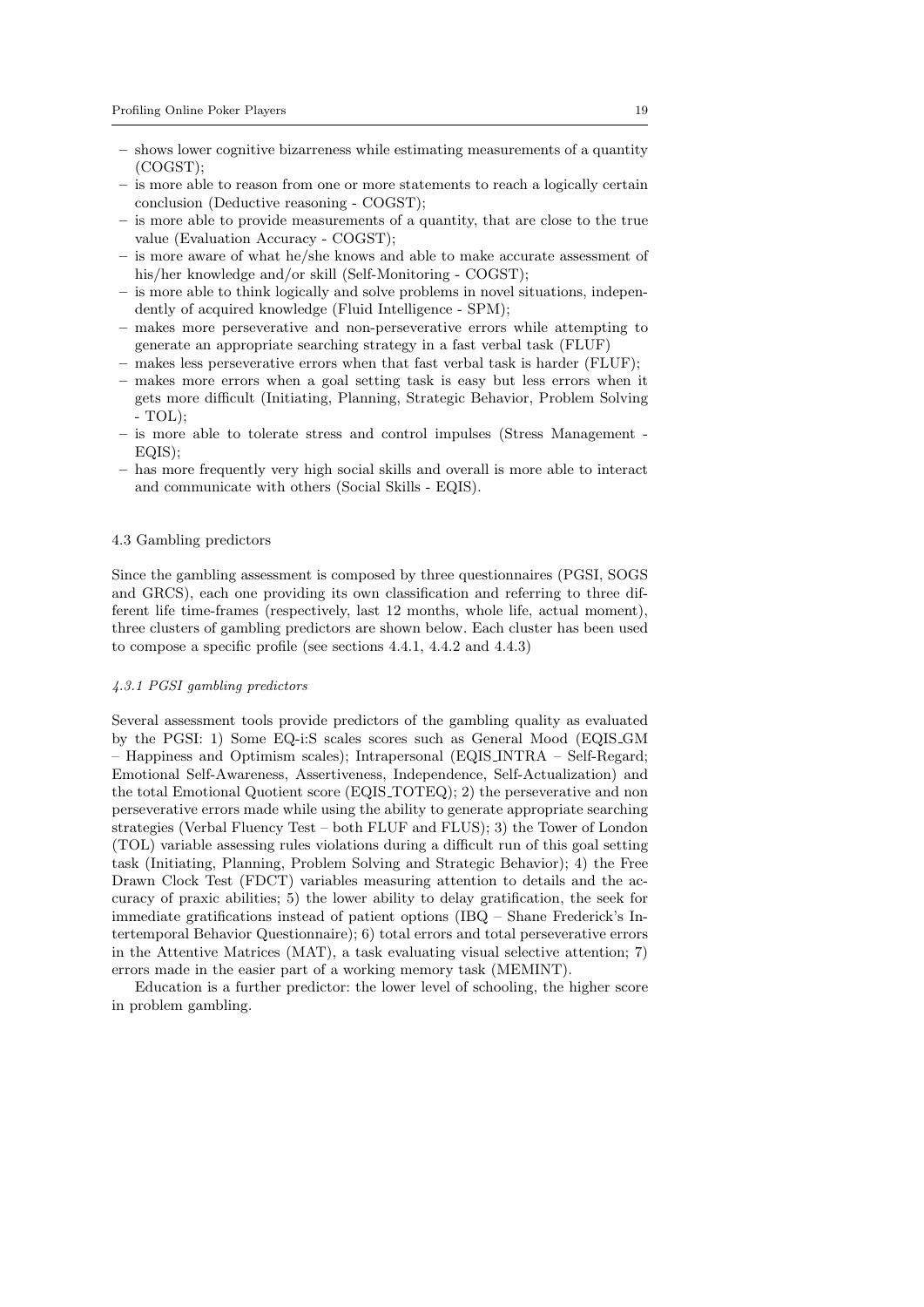### 4.3.2 Not discriminating for PGSI

Many assessment tools did not correlate in any way with the classifications provided by PGSI: Cognitive Estimation Task (COGST); Cognitive Reflection Task (CRT); Digit Span (DIGIT); Frontal Assessment Battery (FAB); Gambling Related Cognition Scale (GRCS); Hamilton Anxiety Scale (HAMA); Hamilton Depression Scale (HAMD); South Oaks Gambling Screen (SOGS); Raven's Standard Progressive Matrices (SPM); Stroop Color Word Interference Task (STR); Trail Making Test (TMT); Wisconsin Card Sorting Test (WCST).

### 4.3.3 SOGS gambling predictors

Our data analysis found good predictors in 1) a variable measuring attention to details in a visuospatial task (Free Drawn Clock Test – FDCT); 2) the errors made in the easier part of a working memory task (Memory with Interference – MEMINT); 3) the correct answers in one of the most difficult runs of a goal setting task (Tower of London – TOL); 4) the environmental feedbacks needed to solve a problem (Wisconsin Card Sorting Test – WCST); 5) some Emotional Quotient inventory Short (EQIS) scale scores such as Intrapersonal (EQIS INTRA – Self-Regard; Emotional Self-Awareness, Assertiveness, Independence, Self-Actualization), Interpersonal (EQIS INTER), Adaptability (EQIS AD – Reality-Testing, Flexibility, Problem Solving), General Mood (EQIS GM – Happiness and Optimism scales) and the total EQ score (EQIS TOTEQ); 6) the perseverative errors made while using the ability to generate appropriate searching strategy (Verbal Fluency Test – FLUF); 7) the risk seeking behavior in tasks where it is requested to choose between certain gains or higher expected value gains (Risk Seeking Behavior Task – RSBQ); 8) the gambling related cognitions (GRCS); 9) a variable assessing the motor programming ability (FAB).

The absence of anxiety (HAMA) seems to be a predictor of gambling quality, according to SOGS scores. We need to verify this result with further investigation, possibly on a larger sample. Our data suggest that a problem/pathological player is not anxious. Furthermore, a maximum daily bet between 10 and 100 Euro is a good predictor of the SOGS gambling quality.

#### 4.3.4 Not discriminating for SOGS

The assessing tools providing no predictors were: Cognitive Estimation Task (COGST); Cognitive Reflection Task (CRT); Digit Span (DIGIT); Semantic Verbal Fluency Task (FLUS); Intertemporal Behaviour Questionnaire (IBQ); Attentive Matrices (MAT); Problem Gambling Severity Index (PGSI); Raven's Standard Matrices (SPM); Stroop Color Word Interference Task (STR) and Trail making test (TMT).

Furthermore Depression (HAMD) did not predict SOGS scores.

### 4.3.5 GRCS gambling predictors

The correlations with GRCS show several good predictors in 1) a variable measuring attention to details in a visuospatial task (Free Drawn Clock Test – FDCT); 2) errors and accuracy in a working memory task (Memory with Interference); 3)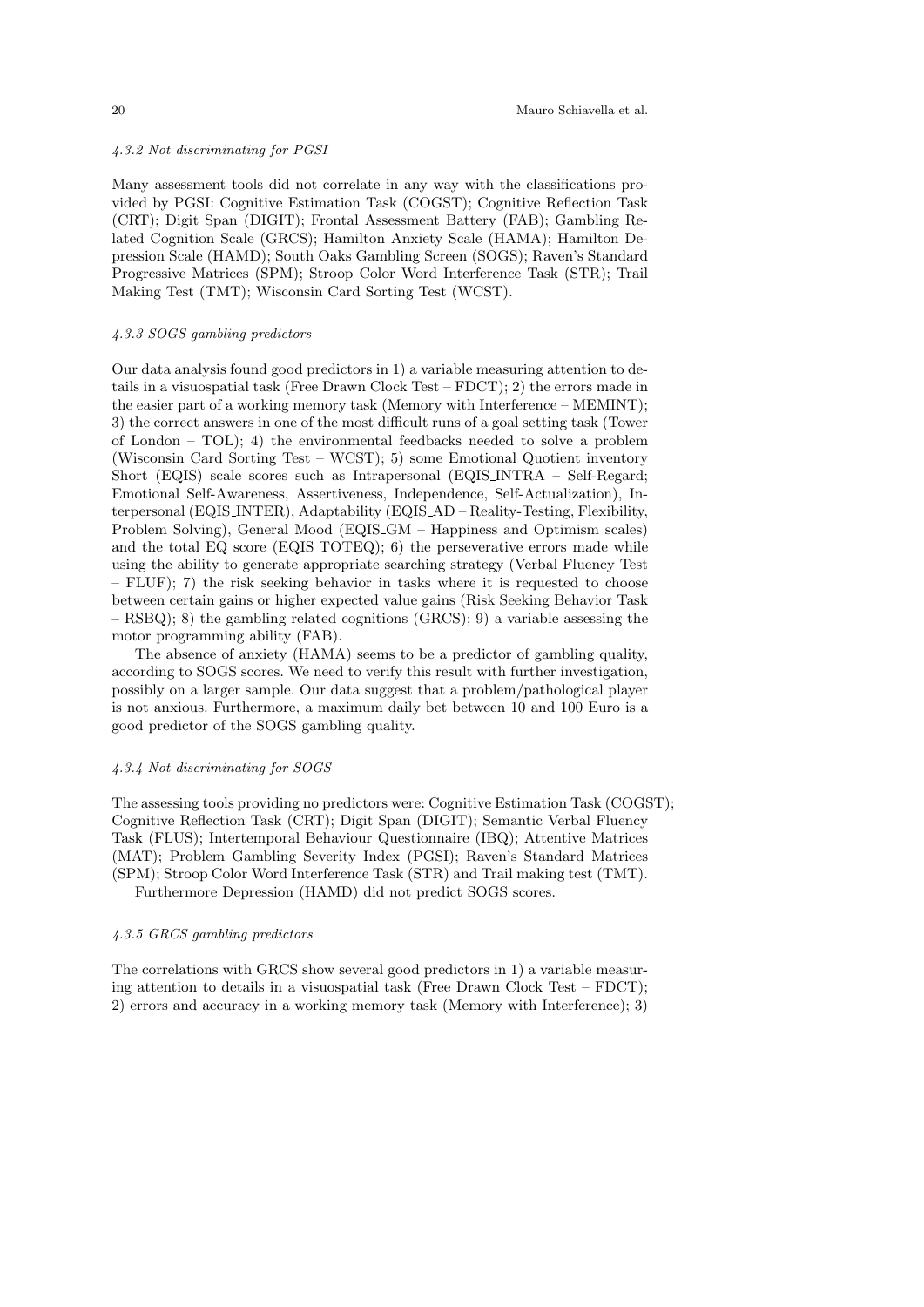right answers in a goal setting difficult task (TOL); some variables of the Frontal Assessment Battery (FAB) evaluating the quality of motor programming and the perseverative errors; 4) the General Mood EQIS scale and the Total EQ score; 5) the environmental feedbacks needed to solve a problem (WCST); 6) two Raven's Standard Progressive Matrices (SPM) variables that measure the fluid intelligence and sustained attention in the harder parts of the test; 7) the risk seeking behavior in tasks where it is requested to choose between certain gains or higher expected value gains (Risk Seeking Behavior Task – RSBQ); 8) some Intertemporal Behavior Questionnaire (IBQ) variables assessing impulsivity and immediate gratification; 9) the speed in a response inhibition task (Stroop Color Word Interference Test – STR).

Furthermore, depression as classified by the Hamilton Depression Scale and Education (years of schooling) are good predictors for the GRCS gambling quality assessment.

### 4.3.6 Not discriminating for GRCS

Cognitive Estimation Task (COGST); Cognitive Reflection Task (CRT); Digit Span (DIGIT); Verbal Fluency Test (FLUF and FLUS); Attentive Matrices (MAT); Problem Gambling Severity Index (PGSI); South Oaks Gambling Screen (SOGS), Hamilton Anxiety Scale (HAMA).

# 4.4 The profiles based on gambling assessments (PGSI, SOGS and GRCS)

Based on the significant predictors for the PGSI, SOGS and GRCS scores, we constructed three different profiles.

# 4.4.1 PGSI gambling quality profile

The correlations outcomes (see Table 3) show that the online poker player with worse PGSI scores

- is less aware and able to understand his/her own emotions and to express them (Emotional Self-Awareness and Self-Expression – EQIS);
- makes more errors (perseverative and not) when attempting to generate an appropriate searching strategy in a fast verbal task (FLUS);
- has more difficulty in respecting rules in a task requiring the ability to set goals (initiating, planning, problem solving, strategic behavior) (TOL);
- has worse general mood, feeling less content with him/herself, other and life in general; less positive and less looking at the brighter side of life (EQIS);
- is less able to effectively understand and express him/herself, understand others and relate with them, and cope with daily demands (Emotional Intelligence – EQIS);
- has less frequently a very high ability to manage stress (EQIS);
- is less able to delay gratification, preferring immediate gratifications instead of patient choices (IBQ);
- has less frequently interest in having an high social desirability (EQIS);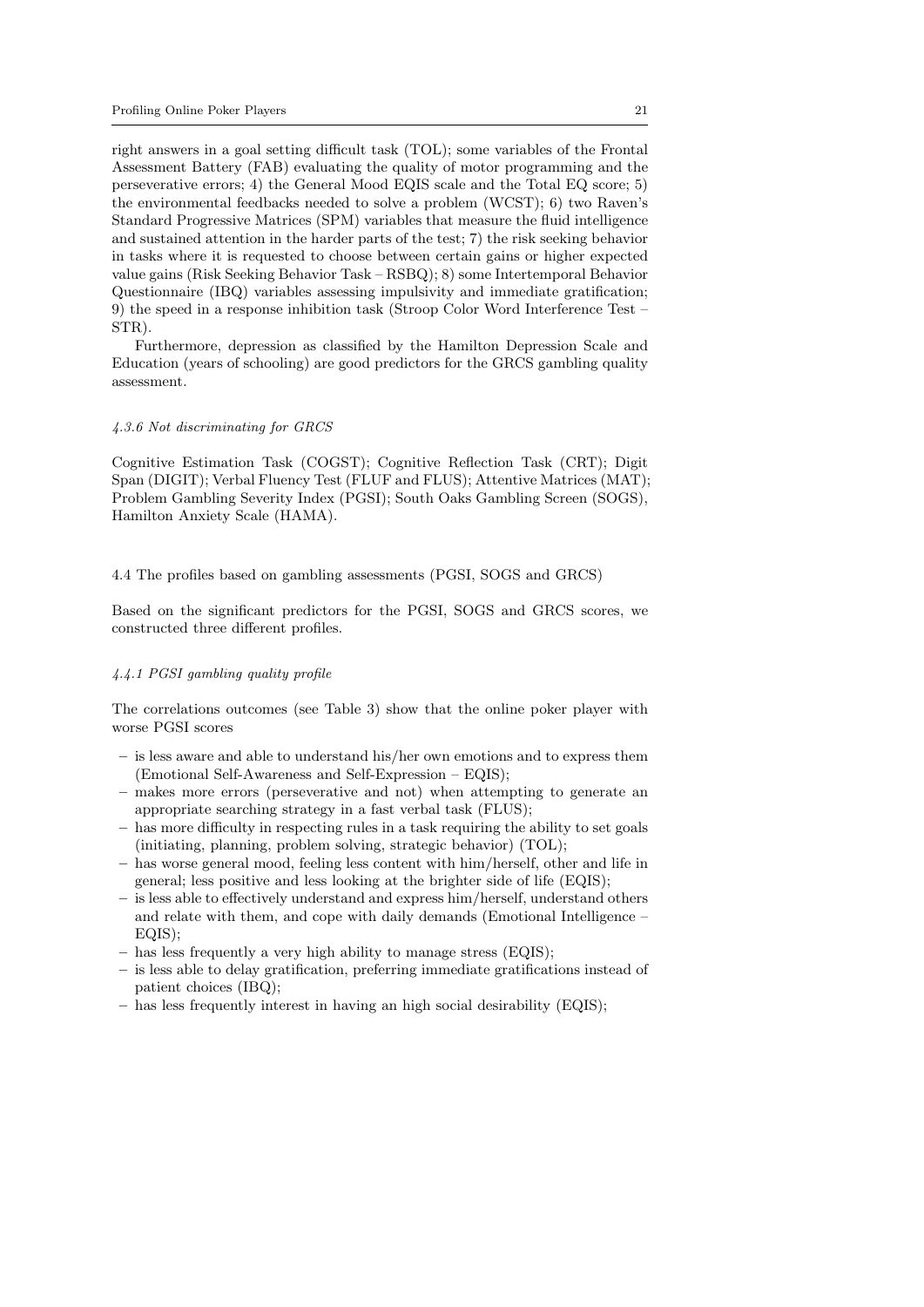- makes more errors (perseverative and not) in a visual selecting attention task (MAT – Attentive Matrices);
- is less able to program and control motor actions (Motor Programming FAB);
- is less attentive to details (FDCT);
- makes more errors when distracted during an easier working memory task, requesting to manipulate and organize material transiently held in memory and to process new and already-stored information (Working Memory – MEMINT);
- $-$  is less able to interact and communicate with others (Social Skills  $-$  EQIS).

A lower level of education, measured in years of schooling, is a further characteristic of the PGSI gambling quality profile.

# 4.4.2 SOGS gambling quality profile

According to the results (see Table 4) the profile of the gambler having worse SOGS scores entails that he/she:

- is less accurate in practical applications or exercises (Praxic abilities FDCT);
- has lower performance in initiating, planning, problem solving and strategic behaviour (Goal Setting – TOL – see the profile of the strong online poker player 4.2);
- makes more errors when distracted during an easier memory task requesting to manipulate and organize material transiently held in memory and to process new and already-stored information (Working Memory – MEMINT);
- is less aware and able to understand his/her own emotions and to express them (Emotional Self-Awareness and Self-Expression – EQIS);
- makes more errors when attempting to generate an appropriate searching strategy in a fast verbal task (FLUF);
- has less frequently a low or very low risk seeking behavior when facing higher expected value gains (RSBQ);
- $-$  is less able to interact and communicate with others (Social Skills EQIS);
- has higher cognitive distortions related to gambling (GRCS);
- is less able to effectively understand and express him/herself, understand others and relate with them, and cope with daily demands (Emotional Intelligence – EQIS);
- has extra low adaptability (reality-testing, flexibility and problem-solving EQIS);
- is less able to program and control motor actions (Motor Programming  $-$  FAB).

Furthermore, two predictors have been found: less frequency of "max daily bet between 10 Euro and 100 Euro"; absence of anxiety.

### 4.4.3 GRCS gambling quality profile

The gambler who obtained lower scores in the Gambling Related Cognition Scale:

- is less accurate and less attentive to details; less able to plan in a visuospatial task (FDCT);
- is less aware and able to understand his/her own emotions and to express them (Emotional Self-Awareness and Self-Expression - EQIS);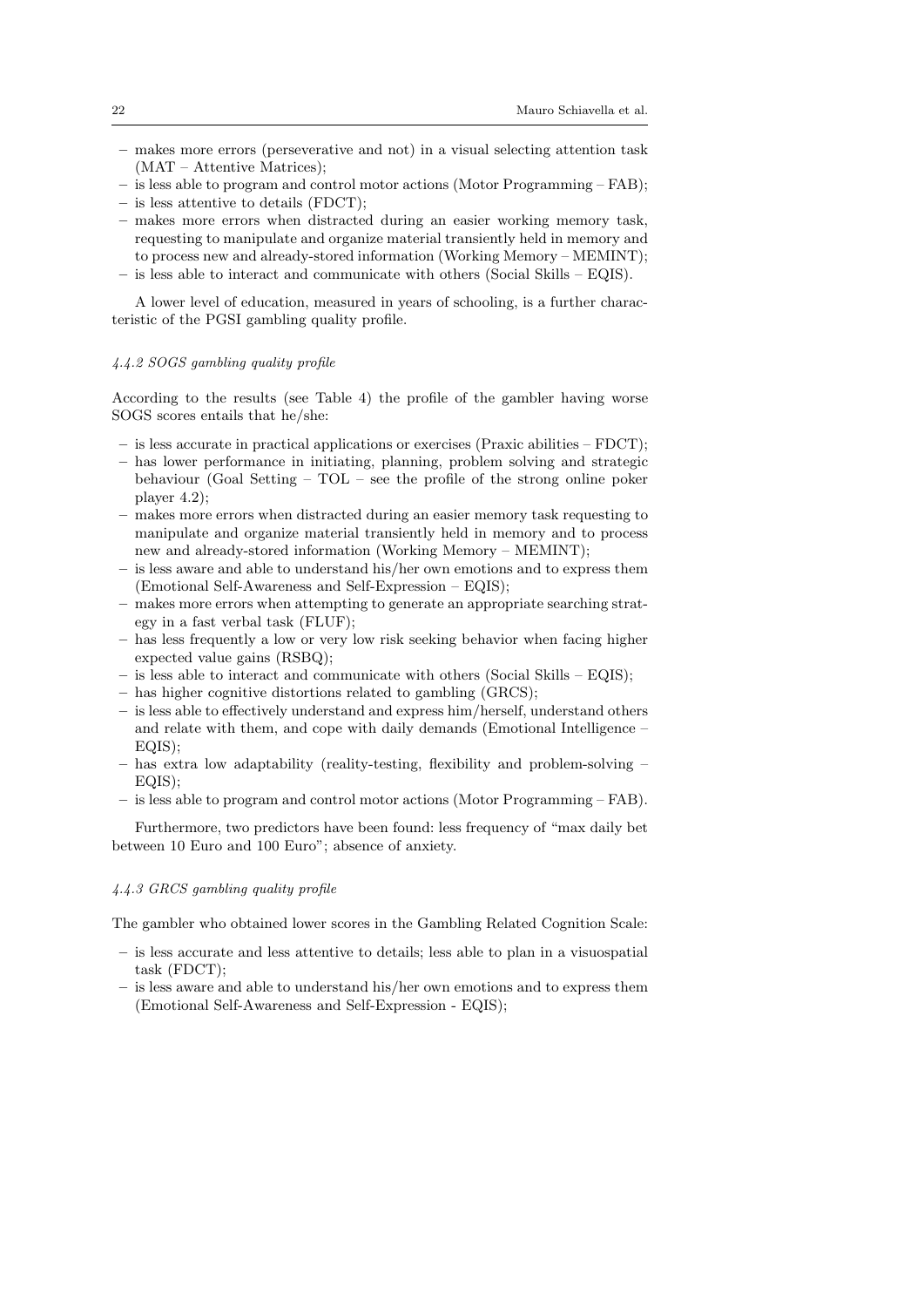- makes more perseverative errors when attempting to generate an appropriate searching strategy in a fast verbal task (FLUF);
- has lower performance in a difficult task requiring the ability to set goals (initiating, planning, problem solving, strategic behavior - TOL);
- needs more environmental feedbacks to solve a problem (WCST);
- is less able to think logically and to solve problems in novel situations, independently of acquired knowledge (Fluid Intelligence - SPM);
- is less able to focus attention on a task over time (Sustained Attention SPM);
- has worse general mood, more frequently a very low general mood, feeling less content with him/herself, other and life in general; less positive and less looking at the brighter side of life (EQIS);
- has more frequently a low risk seeking behavior when the higher expected value gains are less probable (15%) (RSBQ);
- has more frequently an average ability to effectively understand and express him/herself, understand others and relate with them, and cope with daily demands (Emotional Intelligence - EQIS);
- has more frequently an average ability to manage stress (EQIS);
- is less able to delay gratification, being more impulsive and preferring immediate gratifications instead of patient choices (IBQ);
- has lower executive abilities and, in particular, lower ability to program and control motor actions, making perseverative errors (FAB);
- makes more errors in a visual attention task (STR);
- makes more errors (perseverative and not) when distracted during both an easier and harder memory task, requesting to manipulate and organize material transiently held in memory and to process new and already-stored information (Working Memory - MEMINT);
- is less able to interact and communicate with others (Social Skills EQIS);
- makes average efforts for being socially desirable (EQIS).

Furthermore, low levels of depression (HAMD) and lower education (years of schooling) are conditions distinguishing the GRCS gambling quality profile.

# 4.5 Harmful online poker playing protective factors according to PGSI and SOGS

Taking into consideration that PGSI and SOGS refer to different life time-frames (respectively 12 months and the whole life) and that the former classifies degrees of problem gambling severity while the latter whether a gambler is a problem/probable pathological gambler, it could be possible to identify some predictors in common between them. These overlapping skills, once appropriately trained or developed, would be the protective factors underlining a specific attitude to play online poker in a more responsible way.

# 4.5.1 Predictors and profile of the "harmful online poker player"combining PGSI and SOGS

Matching the results of PGSI and SOGS gambling quality, four overlapping predictors have been found:

– EQIS INTRA VHI 120 129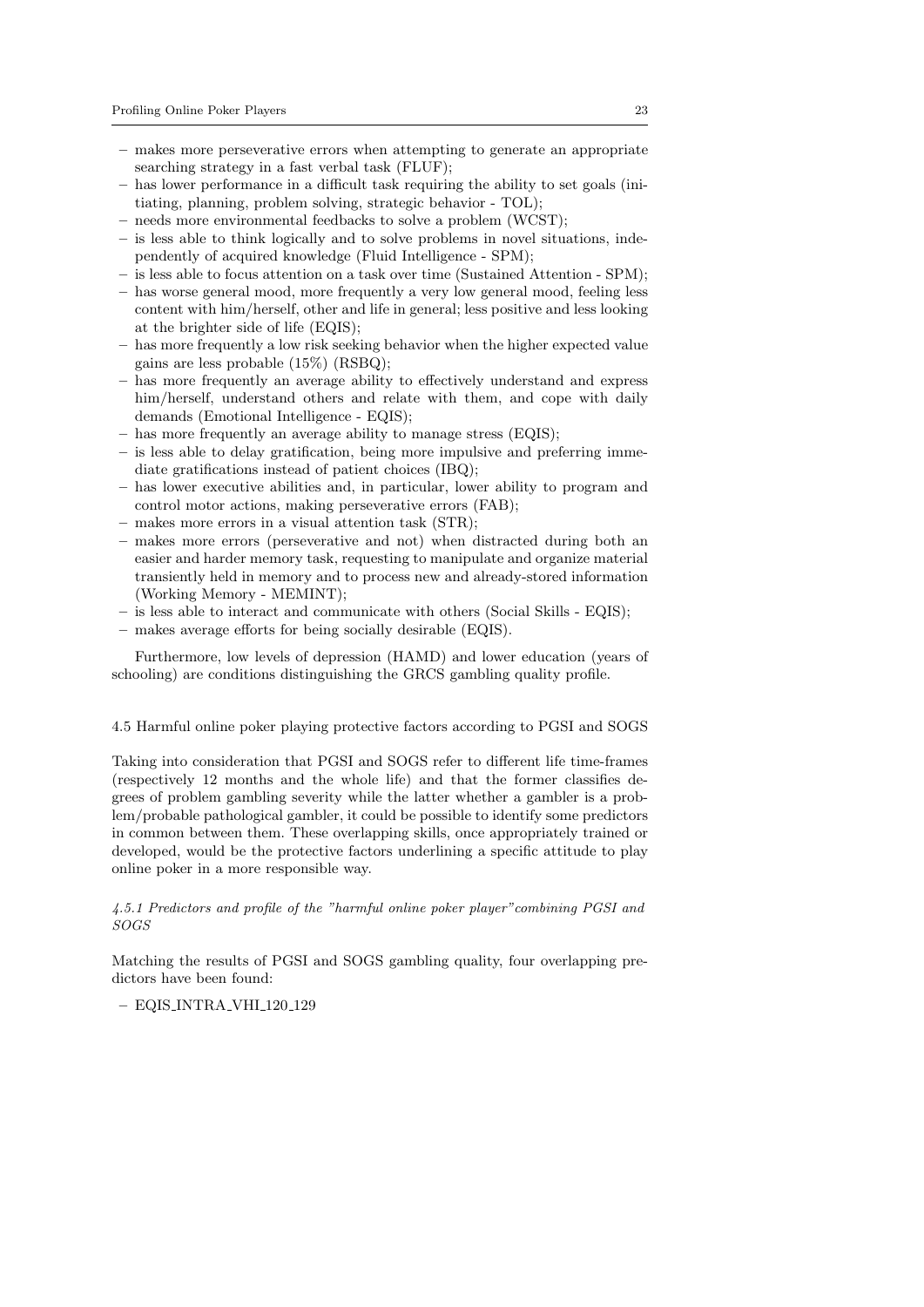– EQIS TOTEQ RAW

- EQIS INTRA EQ STD 50 150
- EQIS INTRA EQ RAW

The Emotional Quotient inventory Short is the only tool providing good overlapping predictors: the variables assessing the Total Emotional Intelligence Quotient (TOTEQ – raw scores) and 3 variables of the Intrapersonal scale (raw and standard scores and the very high scores of the scale assessing Self-Regard, Emotional Self-Awareness, Assertiveness, Independence, Self-Actualization) are correlated with both PGSI and SOGS.

The emotional intelligence predictors could suggest that key factors at the base of the development of a more risky and "harmful"online poker playing, are lower performance/levels of the ability to:

- understand and express him/herself (emotional self-awareness);
- effectively and constructively express his/her own emotions and oneself (assertiveness);
- accurately perceive, understand and accept him/herself (self-regard);
- be self-reliant and free of emotional dependency on others (independence);
- strive to achieve personal goals and actualize his/her own potential (selfactualization).

If we take into consideration also the similar predictors, those ones measuring the same skills/competences, we find more overlapping abilities (see Table 3 and Table 4): attention to details in a visuospatial task (Free Drawn Clock Test), working memory errors (Memory with Interference), perseverative errors in searching strategy tasks (Verbal Fluencies). These predictors could be an useful adjunct to the EQiS ones for creating new cognitive tasks.

### 5 Conclusions

Online poker players of different ability (both professional and recreational) show different performance in their EF and in specific cognitive and emotional skills and competences. The EF performance is also related to the different aspects of gambling as measured by the South Oaks Gambling Screen (SOGS), the Problem Gambling Severity Index (PGSI) and the Gambling Related Cognition Scale (GRCS).

The highest correlations between EF test results and poker ability and between EF test results and gambling assessment (PGSI, SOGS and GRCS) showed mostly different clusters of executive functions. The most discriminating EF in the profile of the strong(er) online poker player are: stress tolerance and impulse control, social skills, deductive reasoning, evaluation accuracy, self-monitoring, fluid intelligence.

Focusing on the quality of gambling, EF allowed us to construct three profiles, each one based on its own assessment tool (PGSI, SOGS, GRCS).

For the online poker players of different PGSI quality of gambling we identified the following abilities: emotional self-awareness; happiness and optimism; emotional intelligence; social skills; goal setting; gratification delay; action control and programming, adaptability, working memory errors; stress management.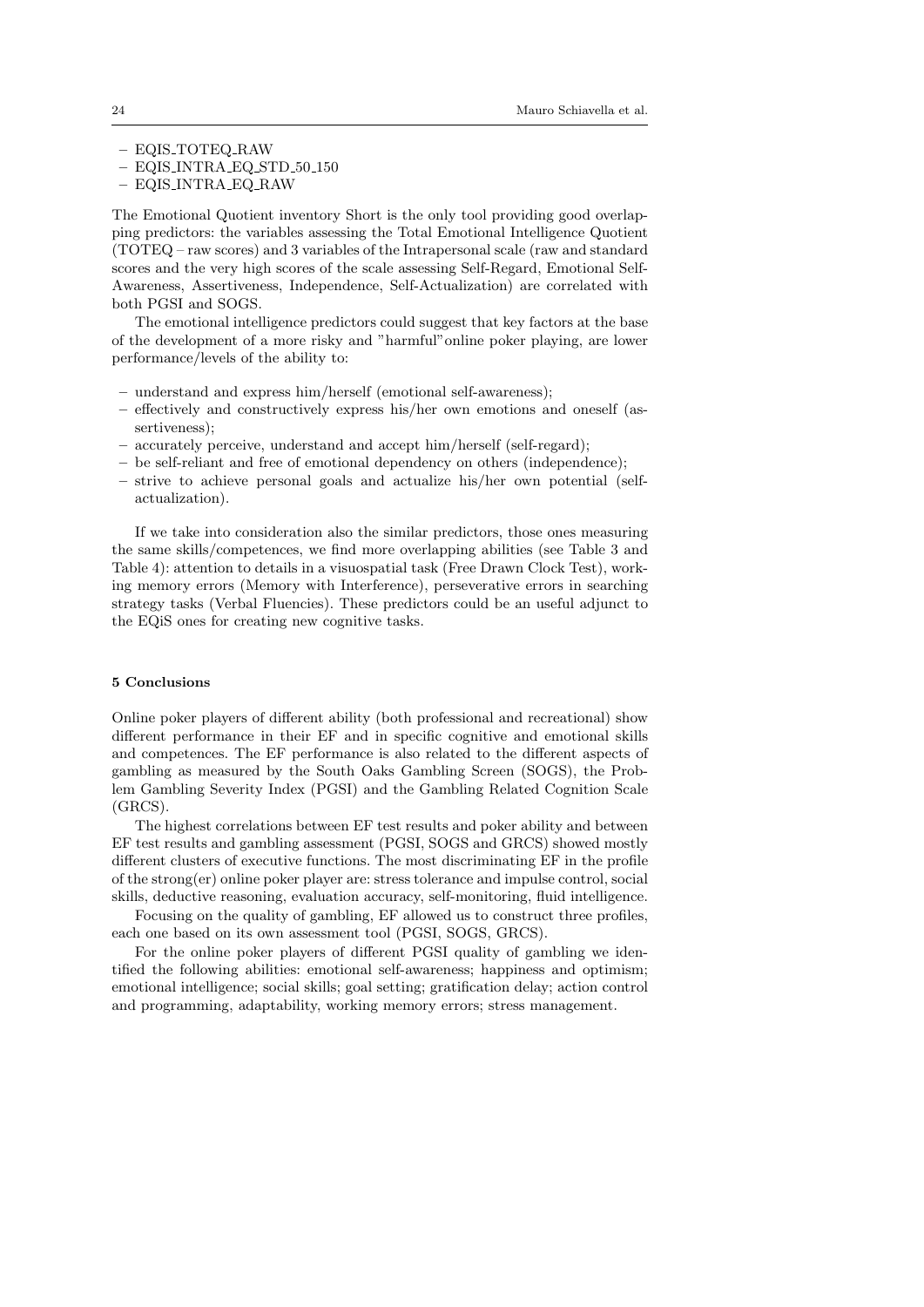According to the quality of gambling as assessed by SOGS, best predictors were: goal setting, working memory errors, emotional self-awareness, practical accuracy, risk seeking behavior when facing higher expected value gains, social skills, cognitive distortions related to gambling, emotional intelligence, adaptability, motor control and programming.

Cognitions related to gambling (GRCS) correlated with predictors measuring: accuracy and attention to details, planning ability in visuospatial task, emotional self-awareness, perseverative errors in a searching strategy task, goal setting, environmental feedbacks needed to solve a problem, fluid intelligence, sustained attention, general mood (happiness and optimism), risk seeking behavior when the higher expected value gains are less probable (15%), emotional intelligence, stress management, impulsivity and gratification delay, executive abilities in general, motor control and programming, errors in visual attention task, social skills, efforts for being socially desirable.

Taking into consideration only those variables that PGSI and SOGS had in common, some predictors that are key factors at the base of the development of a more risky and "harmful"online poker playing, are lower performance/levels of the ability to understand and express him/herself (emotional self-awareness); effectively and constructively express his/her own emotions and oneself (assertiveness); accurately perceive, understand and accept him/herself (self-regard); be self-reliant and free of emotional dependency on others (independence); strive to achieve personal goals and actualize his/her own potential (self-actualization).

Since the results of this preliminary study led to outline a specific profile of the strong(er) online poker player and 3 different profiles of the players based on their quality of gambling (according to PGSI, SOGS and GRCS assessments), and revealed some key factors for the development of harmful online poker playing, this new knowledge, can facilitate the creation and development of two different kinds of systems having specific purposes: these aimed to evaluate and improve the EF performance outlining the strong(er) online poker players, useful for the players willing to be more aware of their poker ability and to enhance it, those focused on evaluating and training the EF performance characterizing the profiles of the gamblers with worse scores at PGSI, SOGS and GRCS. The latter ones could be part of innovative systems for proactive prevention of problem gambling, to ensure responsible gaming.

Proactive systems capable of increasing the awareness of online players' abilities in a given time and in a certain historical period and able to train the executive functions and all the skills and competences characterizing the profiles of the problem gamblers, could promote the improvement of the socio-economic life of online players and a lower social cost, related to the care and treatment of problem gamblers.

### References

- Abbott, M., P. Binde, D. Hodgins, D. Korn, A. Pereira, R. Volberg, and R. Williams (2013). Conceptual Framework of Harmful Gambling: An International Collaboration. Guelph, Ontario, Canada: The Ontario Problem Gambling Research Centre (OPGRC).
- Anderson, P. (2008). Models of executive function. In V. Anderson, R. Jacobs, and P. Anderson (Eds.), Executive functions and the frontal lobes: A lifespan perspective, pp. 3–21. Taylor & Francis.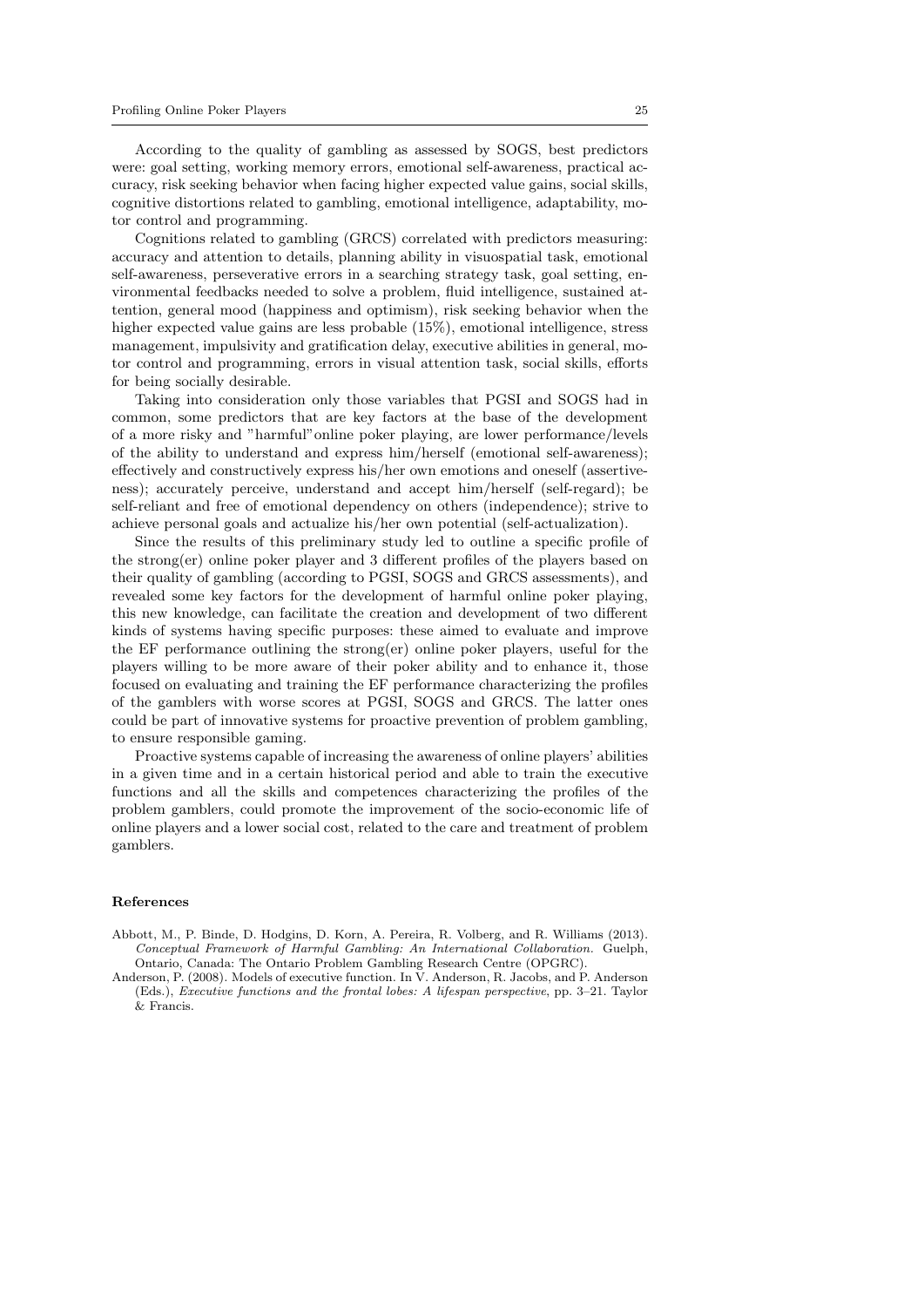- APA (2013). Diagnostic and Statistic Manual of Mental Disorders (DSM-5). Arlington, VA: American Psychiatric Publishing.
- Assanangkornchai, S., E. B. McNeil, N. Tantirangsee, P. Kittirattanapaiboon, and Thai National Mental Health Survey Team (2016, Sep). Gambling disorders, gambling type preferences, and psychiatric comorbidity among the thai general population: Results of the 2013 national mental health survey. J Behav Addict.  $5(3)$ , 410-8.
- Bar-On, R. (1996). The Emotional Quotient Inventory (EQ-I): A test of emotional intelligence. Toronto, Canada: Multi-Health Systems, Inc.
- Bar-On, R. (1997). BarOn Emotional Quotient Inventory (BarOn EQ-i). Technical Manual. Toronto, Canada: Multi-Health System, Inc.
- Bar-On, R. (2002). BarOn Emotional Quotient Inventory Short (BarOn EQ-i:S). Toronto, Canada: Multi-Health Systems, Inc.
- Bar-On, R. (2005). The Bar-On model of Emotional-Social Intelligence (ESI). Psichotema 14,  $1-28$
- Barrault, S. and I. Varescon (2013). Cognitive distortions, anxiety, and depression among regular and pathological gambling online poker players. Cyberpsychology, Behavior, and Social Networking  $16(3)$ , 183-188.
- Berg, E. A. (1948). A simple objective technique for measuring flexibility in thinking. Journal of General Psychology 39, 15–22.
- Brevers, D., A. Bechara, A. Cleeremans, , and X. Noël (2013). Iowa Gambling Task (IGT): twenty years after gambling disorder and IGT. Frontiers in Psychology 4, Article 665.
- Brevers, D. and X. Noël (2013). Pathological gambling and the loss of willpower: a neurocognitive perspective. Socioaffective Neuroscience & Psychology 3 (21592), 1–16.
- Brown, J. (1958). Some tests of the decay theory of immediate memory. Quarterly Journal of Experimental Physiology  $10(1)$ , 12-21.
- Caffara, P., S. Gardini, F. Zonato, L. Concari, F. Dieci, S. Copelli, M. Freedman, A. Stracciari, and A. Venneri (2011). Italian norms for the Freedman version of the Clock Drawing Test. Journal of Clinical and Experimental Neuropsychology 33 (9), 982–988.
- Camerer, C. F., T.-H. Ho, and J.-K. Chong (2004). A cognitive hierarchy model of games. Quarterly Journal of Economics 119 (3), 861–898.
- CardsChat (2017). Top 10 poker game variations. https://www.cardschat.com/ top-10-poker-games.php [Accessed: 2017-12-11].
- Cella, M., S. Dymond, and A. Cooper (2010, Jul). Impaired flexible decision-making in major depressive disorder. J Affect Disord 124(1-2):207-10., 207–10.
- Cherubini, P. and P. N. Johnson-Laird (2004). Does everyone love everyone? the psychology of iterative reasoning. Thinking & Reasoning 10(1), 31-53.
- Coricelli, G. and R. Nagel (2009). Neural correlates of depth of strategic reasoning in medial prefrontal cortex. PNAS 106 (23), 9163–9168.
- Costa-Gomes, M. A., V. P. Crawford, and N. Iriberri (2009). Comparing models of strategic thinking in Van Huyck, Battalio, and Beil's coordination games. Journal of the European Economic Association  $7(2-3)$ , 365-376.
- Crawford, V. P., M. A. Costa-Gomes, and N. Iriberri (2013). Structural models of nonequilibrium strategic thinking: Theory, evidence, and applications. Journal of Economic Literature  $51(1), 5-62$ .
- Crawford, V. P. and N. Iriberri (2007). Level-k auctions: Can a nonequilibrium model of strategic thinking explain the winner's curse and overbidding in private-value auctions? Econometrica 75 (6), 1721–1770.
- Della Sala, S., S. MacPherson, L. Phillips, L. Sacco, and H. Spinnler (2003). How many camels are there in Italy? Cognitive Estimates standardised on the Italian population. Neurol Sci 24, 10–15.
- Dowling, N., A. Cowlishaw, Sand Jackson, S. Merkouris, K. Francis, and C. DR (2015, Jun). Prevalence of psychiatric co-morbidity in treatment-seeking problem gamblers: A systematic review and meta-analysis. Aust N Z J Psychiatry  $\overline{49(6)}$ , 516–39.
- Dubois, B., A. Slachevsky, I. Litvan, and B. Pillon (2000). A frontal assessment battery at bedside. Neurology 55, 1621–1626.
- Ferris, J. and H. Wynne (2001). The canadian problem gambling index: Final report. Technical report, Canadian Centre on Substance Abuse (CCSA).
- Frederick, S. (2005). Cognitive reflection and decision making. J Econ Perspect 19(4), 25–42. Freedman, M., L. Leach, E. Kaplan, G. Winocur, K. Shulman, and D. Delis (1994). Clock Drawing: A neuropsychological analysis. New York, NY: Oxford University Press.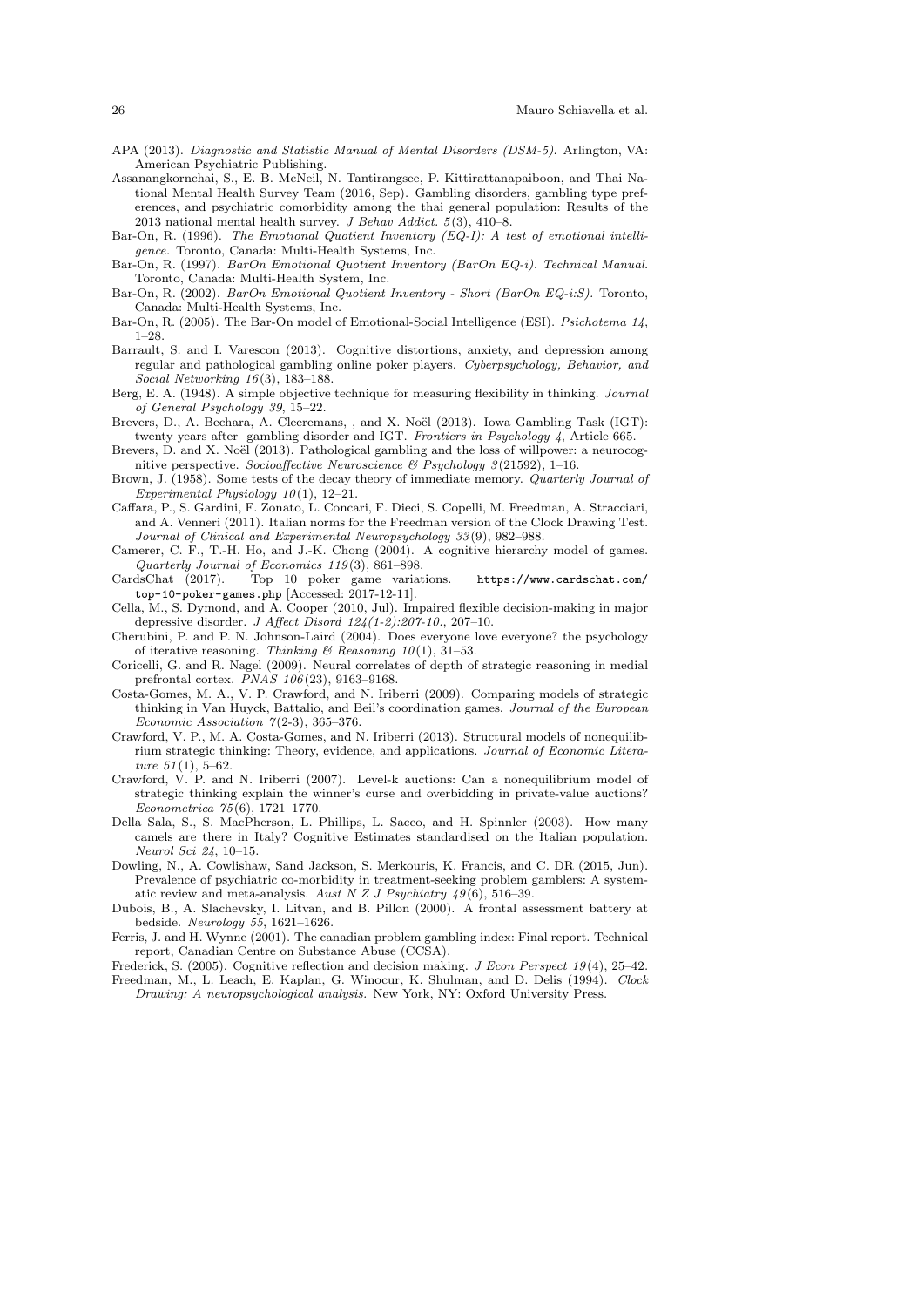Golden, C. (1978). Stroop Color and Word Test. Stoelting Company.

- Goodie, A. S., P. Doshi, and D. L. Young (2012). Levels of theory-of-mind reasoning in competitive games. Journal of Behavioral Decision Making 25, 95–108.
- Grant, D. and E. Berg (1948). A behavioural analysis of degree of reinforcement and ease of shifting to new responses in a weigl-type card sorting problem. Journal of Experimental Psychology 38, 404–411.
- Grant, J. E., B. L. Odlaug, S. R. Chamberlain, and L. R. Schreiber (2012). Neurocognitive dysfunction in strategic and non-strategic gamblers. Progress in Neuro-Psychopharmacology  $\&$  Biological Psychiatry 38(2), 336-340.
- Gvirts, H. Z., H. Harari, Y. Braw, D. Shefet, S. G. Shamay-Tsoory, and Y. Levkovitz (2012). Executive functioning among patients with borderline personality disorder (BPD) and their relatives. Journal of Affective Disorders 143 (1-3), 261–264.
- Hedden, T. and J. Zhang (2002). What do you think i think you think?: Strategic reasoning in matrix games. Cognition  $85(1)$ ,  $1 - 36$ .
- Holdem Manager Team (2009, Oct). Holdem Manager Instruction Manual 1.09.
- Holtgraves, T. (2009, Mar). Evaluating the Problem Gambling Severity Index. J Gamb  $\tilde{S}tud \; 25(1), 105-20.$
- Iliceto, P., E. Fino, C. Cammarota, E. Giovani, F. Petrucci, M. Desimoni, U. Sabatello, G. Candilera, and T. P. Oei (2015, March). Factor structure and psychometric properties of the Italian version of the Gambling Related Cognitions Scale (GRCS). J Gamb Stud 31(1), 225–242.
- Johansson, A., J. Grant, S. Kim, B. Odlaug, and K. Gtestam (2009, Mar). Risk factor for problematic gambling: a critical literature review. J Gambl Stud 25(1), 67-92.
- Johansson, U. and C. Sönströd (2009). Fish or shark data mining online poker. In  $5th$ International Conference on Data Mining - DMIN 09, Las Vegas, USA.
- Jonsdottir, I., A. Nordlund, S. Ellbin, T. Ljung, K. Glise, P. Währborg, and A. Wallin (2013). Cognitive impairment in patients with stress-related exhaustion. Stress  $16(2)$ , 181–190.
- Kerr, A. and P. D. Zelazo (2004). Development of "hot" executive function: the children's gambling task. Brain and Cognition 55 (1), 148–157. Development of Orbitofrontal Function.
- Kertzman, S., K. Lowengrub, A. Aizer, Z. Nahum, M. Kotler, and P. Dannon (2006, May). Stroop performance in pathological gamblers. Psychiatry Research  $142(1)$ , 1–10.
- Lesieur, H. and S. Blume (1987). The South Oaks Gambling Screen (SOGS): a new instrument for the identification of pathological gamblers. American Journal of Psychiatry  $144(9)$ , 1184–1188.
- Lesieur, H. and S. Blume (1993). Revising the South Oaks Gambling Screen in different settings. Journal of Gambling Studies  $9(3)$ , 213-223.
- Loeber, S., T. Duka, H. Welzel, H. Nakovics, A. Heinz, H. Flor, and K. Mann (2009). Impairment of cognitive abilities and decision making after chronic use of alcohol: The impact of multiple detoxifications. Alcohol & Alcoholism  $44(4)$ , 372–381.
- Lorains, F., S. Cowlishaw, and S. Thomas (2011, Mar). Prevalence of comorbid disorders in problem and pathological gambling: systematic review and meta-analysis of population surveys. Addiction 106(3), 490-8.
- Lundqvist, T. (2005). Cognitive consequences of cannabis use: Comparison with abuse of stimulants and heroin with regard to attention, memory and executive functions. Pharmacology Biochemistry and Behavior  $81(2)$ ,  $319 - 330$ . Cannabinoids: Interactions with other drugs.
- Marañón, D., I. Amayra, J. Uterga, and J. Gómez-Esteban (2011). Neuropsychological impairment in Parkinson's disease without dementia. Psicothema 23 (4), 732–737.
- Marazziti, D., M. C. Dell'Osso, C. Conversano, G. Consoli, L. Vivarelli, F. Mungai, E. D. Nasso, and F. Golia (2008). Executive function abnormalities in pathological gamblers. Clinical Practice & Epidemiology in Mental Health  $\lambda$  (7), 1–6.
- Mazzocco, M. M., M., M., M., Murphy, E. C. Brown, L. Rinne, and K. H. Herold (2013). Persistent consequences of atypical early number concepts. Frontiers in Psychology  $\frac{4}{486}$ , 486.
- Nagel, R. (1995). Unraveling in guessing games: an experimental study. American Economic Review 85 (5), 1313–1326.
- Norman, D. A. and T. Shallice (1986). Attention to action. In R. J. Davidson, G. E. Schwartz, and D. Shapiro (Eds.), Consciousness and Self-Regulation: Advances in Research and Theory Volume 4, pp. 1–18. Boston, MA: Springer US.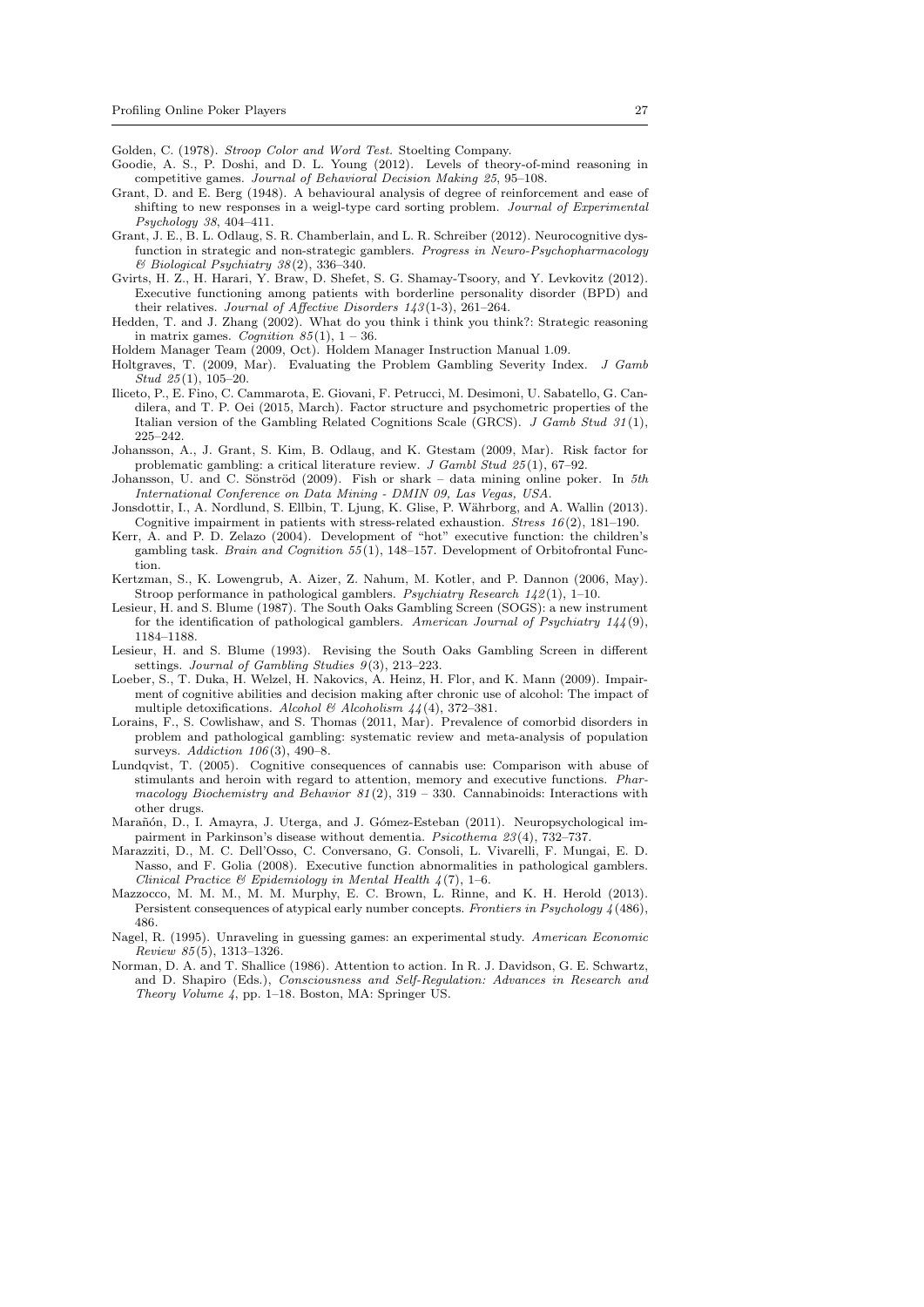- Novelli, G., C. Papagno, E. Capitani, N. Laiacona, G. Vallar, and S. Cappa (1986, Oct-Dec). Tre test clinici di ricerca e produzione lessicale. taratura su soggetti normali. Archivio di Psicologia, Neurologia e Psichiatria 47 (4), 477–506.
- Palomäki, J., M. Laakasuo, and M. Salmela (2013). this is just so unfair!: A qualitative analysis of loss-induced emotions and tilting in on-line poker. International Gambling Studies 13(2), 255-270.
- Peterson, L. and M. Peterson (1959). Short-term retention ofindividual verbal items. Journal of Experimental Psychology 58 (3), 193–198.
- Phillips, L., V. Wynn, K. Gilhooly, S. Dalla Sala, and R. Logie (1999). The role of memory in the Tower of London task. Memory 7(2), 209–231.
- Phillips, L., V. Wynn, S. McPherson, and K. Gilhooly (2001, May). Mental planning and the Tower of London task.  $Q J Exp P sychol A 54(2), 579-97.$
- PokerStars (2017). Poker games. https://www.pokerstars.it/en/poker/games/ [Accessed: 2017-12-11].

PokerTracker Team (2013, Oct). Statistical Reference Guide.

- Potenza, M. N., M. A. Steinberg, S. D. McLaughlin, R. Wu, B. J. Rounsaville, and S. S. O'Malley (2001). Gender-related differences in the characteristics of problem gamblers using a gambling helpline. American Journal of Psychiatry 158(9), 1500-1505.
- R Core Team (2016). R: A Language and Environment for Statistical Computing. Vienna, Austria: R Foundation for Statistical Computing.
- Rash, C., J. Weinstock, and R. Van Patten (2015, Mar). A review of gambling disorder and substance use disorders. Subst Abuse Rehabil  $17(7)$ , 3-13.
- Raven, J. (2008). SPM Standard Progressive Matrices. Standardizzazione italiana (Organizzazioni Speciali ed.). Firenze, Italia: Giunti O.S.
- Raven, J., J. Raven, and J. Court (2003). Manual for Raven's Progressive Matrices and Vocabulary Scales (Harcourt Assessment ed.). San Antonio, Texas: Harcourt Assessment. Raylu, N. and T. P. Oei (2004). The Gambling Related Cognitions Scale (GRCS): development,
- confirmatory factor validation and psychometric properties. Addiction 99(6), 757–769.
- Reitan, R. (1955). The relation of the Trial Making Test to organic brain damage. Journal of Consulting Psychology 19, 393-394.
- Robinson, A., R. Heaton, R. Lehman, and D. Stilson (1980, Oct). The utility of the Wisconsin Card Sorting Test in detecting and localizing frontal lobe lesions. J Consult Clin Psychol  $48(5)$ , 605-14.
- Roca, M., T. Torralva, P. López, M. Cetkovich, L. Clark, and F. Manes (2008). Executive functions in pathologic gamblers selected in an ecologic setting. Cognitive  $\mathcal C$  Behavioral Neurology 21 (1), 1–4.
- Rodriguez-Monguio, R., E. Brand, and R. Volberg (2017). The economic burden of pathological gambling and co-occurring mental health and substance use disorders. Journal of Addiction Medicine, Epub ahead of print.
- Savage, C. R., L. Baer, N. J. Keuthen, H. D. Brown, S. L. Rauch, and M. A. Jenike (1999). Organizational strategies mediate nonverbal memory impairment in obsessive-compulsive disorder. Biological Psychiatry  $45(7)$ , 905-916.
- Shallice, T. (1982). Specific impairments of planning. Philosophical Transactions of the Royal Society of London. 298 (1089), 199–209.
- Shallice, T. and M. Evans (1978). The involvement of the frontal lobes in cognitive estimation. Cortex 14, 294–303.
- Siler, K. (2010). Social and psychological challenges of poker. Journal of Gambling Studies  $26(3)$ , 401–420.
- Spinnler, H. and G. Tognoni (1987). Standardizzazione e taratura italiana di test neuropsicologici. Ital J Neurol Sci Suppl 8, 1–20.
- Stahl, D. O. and P. W. Wilson (1995). On players' models of other players: Theory and experimental evidence. Games and Economic Behavior  $10(1)$ , 218–254.
- Sweeney, J., J. Kmiec, and D. Kupfer (2000). Neuropsychologic impairments in bipolar and unipolar mood disorders on the CANTAB neurocognitive battery, biological psychiatry. Biol Psychiatry 48 (7), 674–84.
- van Timmeren, T., J. G. Daams, R. J. van Holst, and A. E. Goudriaan (2018, Jan). Compulsivity-related neurocognitive performance deficits in gambling disorder: A systematic review and meta-analysis. Neurosci Biobehav Rev 84, 204–217.
- Velligan, D. and C. Bow-Thomas (1999). Executive function in schizophrenia. Seminars in Clinical Neuropsychiatry 4 (1), 24–33.